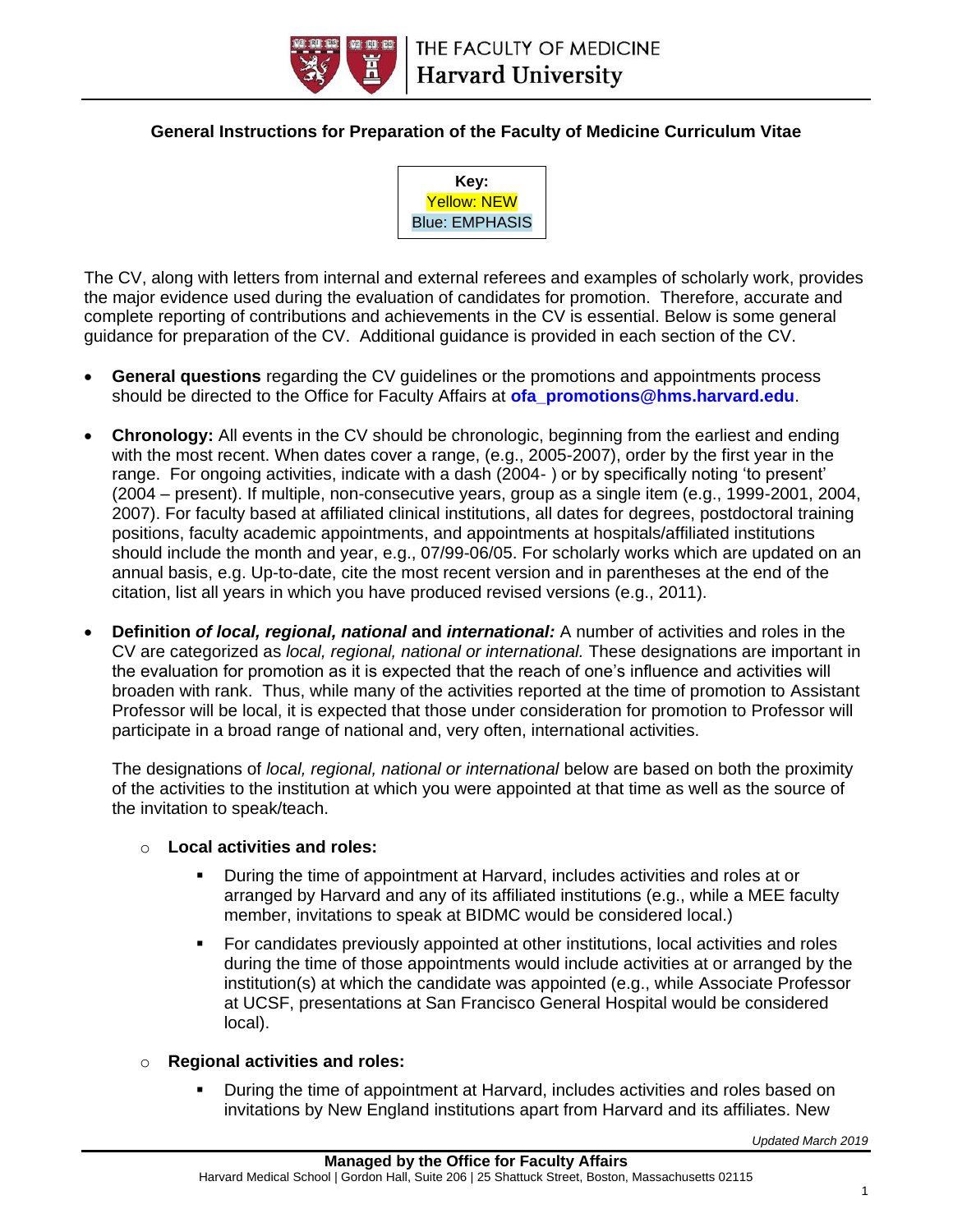England is defined as including the six New England states (Massachusetts, Rhode Island, Connecticut, Maine, New Hampshire and Vermont). For example, presentations at Northeastern University or Brandeis University while a faculty member at Harvard would be considered regional presentations.

 For candidates previously appointed at other institutions, regional activities and roles during the time of those appointments would include activities based on invitations by institutions in regions geographically near the institution(s) at which the candidate was appointed. For example, if the candidate was appointed at an institution in Philadelphia, talks in Pennsylvania, New Jersey, or Delaware at locations other than the home institution would be considered regional. It is understood that the definition of "regional" is inexact in such cases; the candidate should make the best approximation possible.

## o **National activities and roles:**

- During the time of appointment at Harvard, this includes activities and roles in the US, based on invitations from institutions outside the six New England states.
- For candidates previously appointed at other institutions in the US, national activities and roles during the time of those appointments would include activities in the US, but outside the regional area in which the candidate was appointed.
- If a national meeting happens to be held within your local or regional area, include it as a national activity, not a local or regional one, if you are invited by the national organization.

### o **International activities and roles:**

- During the time of appointment at Harvard, includes activities and roles outside the US based on invitations by international organizations not affiliated with Harvard.
- For candidates previously appointed at other institutions, international activities and roles would be those outside the country in which the candidate was appointed at that time.
- If an international meeting happens to be held in the US, including Boston, or within your previous local, regional or national area, include it as international activity, not a local, regional or national one, if you are invited by the international organization.
- Society meetings should be considered international only if annual meetings are occasionally held outside North America.
- o **For candidates previously appointed at institutions outside the US***,* local, regional, national and international contributions are categorized relative to the appointing institution at that time. For example, for an individual who previously held an appointment at the University of Vienna, any talks given at that institution during the time of the appointment would be considered local, while talks given in Boston during the same time would be considered international.
- o **For individuals whose primary appointment is at Harvard, but who simultaneously hold nonvoting appointments at other institution(s),** presentations at those other institutions and their affiliates should be reported as local contributions.
- **Sponsorship of presentations by outside entities.** Multiple sections of the CV highlight accomplishments related to presentations (e.g. through CME courses, talks given to professional colleagues locally, regionally, nationally or internationally and presentations made to a lay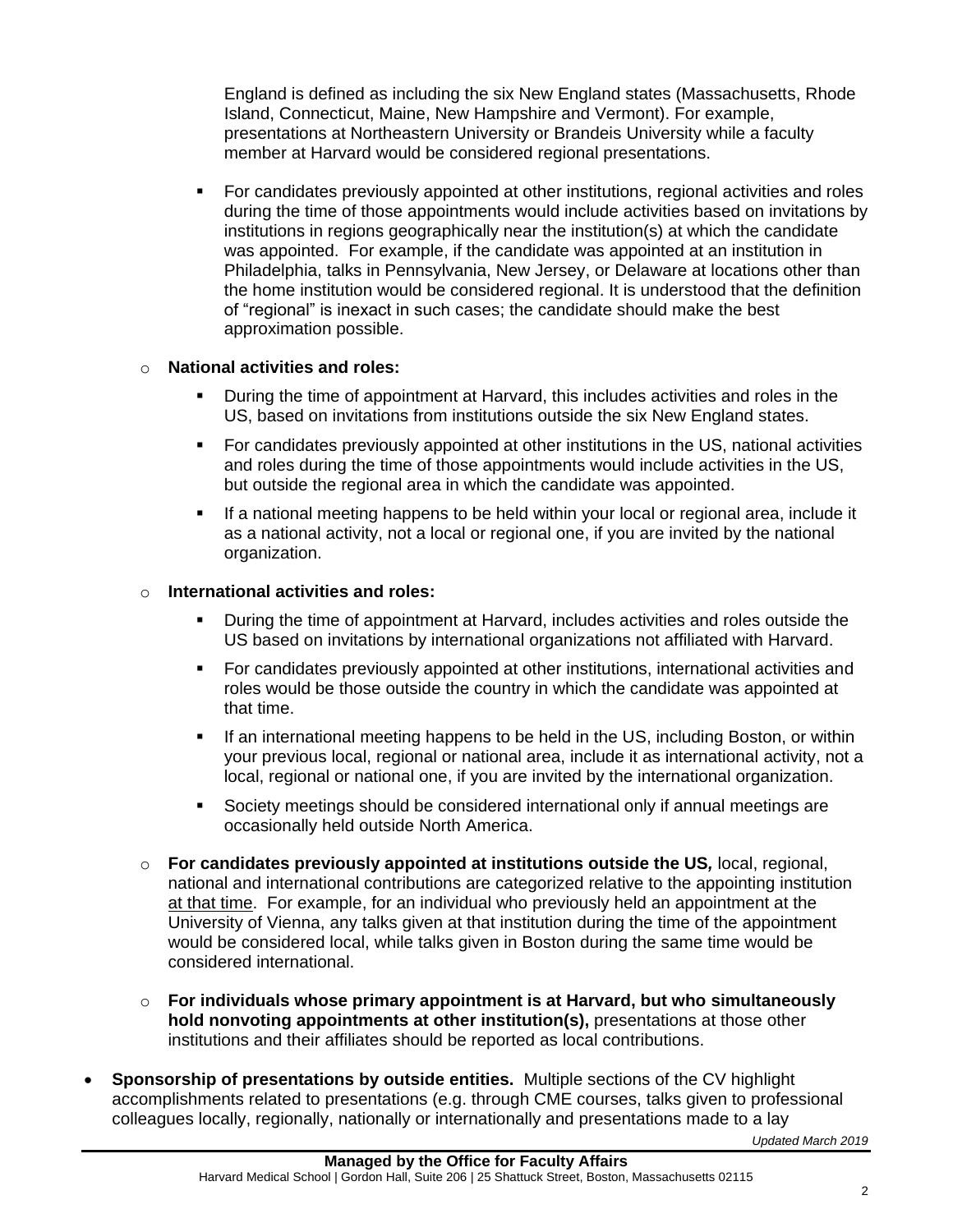audience). Within each of these sections, information is requested regarding funding by outside entities. An outside entity is a third party (most commonly industry) which provides financial reimbursement to invited speakers at an event and is distinct from the stated event host. An organization hosting a meeting, symposium or workshop and providing financial reimbursement to the invited speakers will be mentioned in the description of the presentation and therefore need not be listed as an outside sponsor.

- **In general, each activity, role or achievement should be reported only once in the CV**.Some exceptions may apply. Guidance about where specific activities should be reported is provided in the CV Instructions. If you have additional questions, you may contact the Office for Faculty Affairs by e-mail at: **[ofa\\_promotions@hms.harvard.edu](mailto:ofa_promotions@hms.harvard.edu)**.
- **If a category does not apply to you, omit the category and its heading entirely.** We recommend that you maintain a separate master version of your CV that contains these categories as place holders for future updates.
- **Keep in mind that, as part of the evaluation for promotion, your CV will be reviewed by individuals outside your direct field.** Avoid using abbreviations, acronyms and jargon that are not generally known (e.g., names of professional societies).
- **Include page numbers on the CV** for easy reference by reviewers.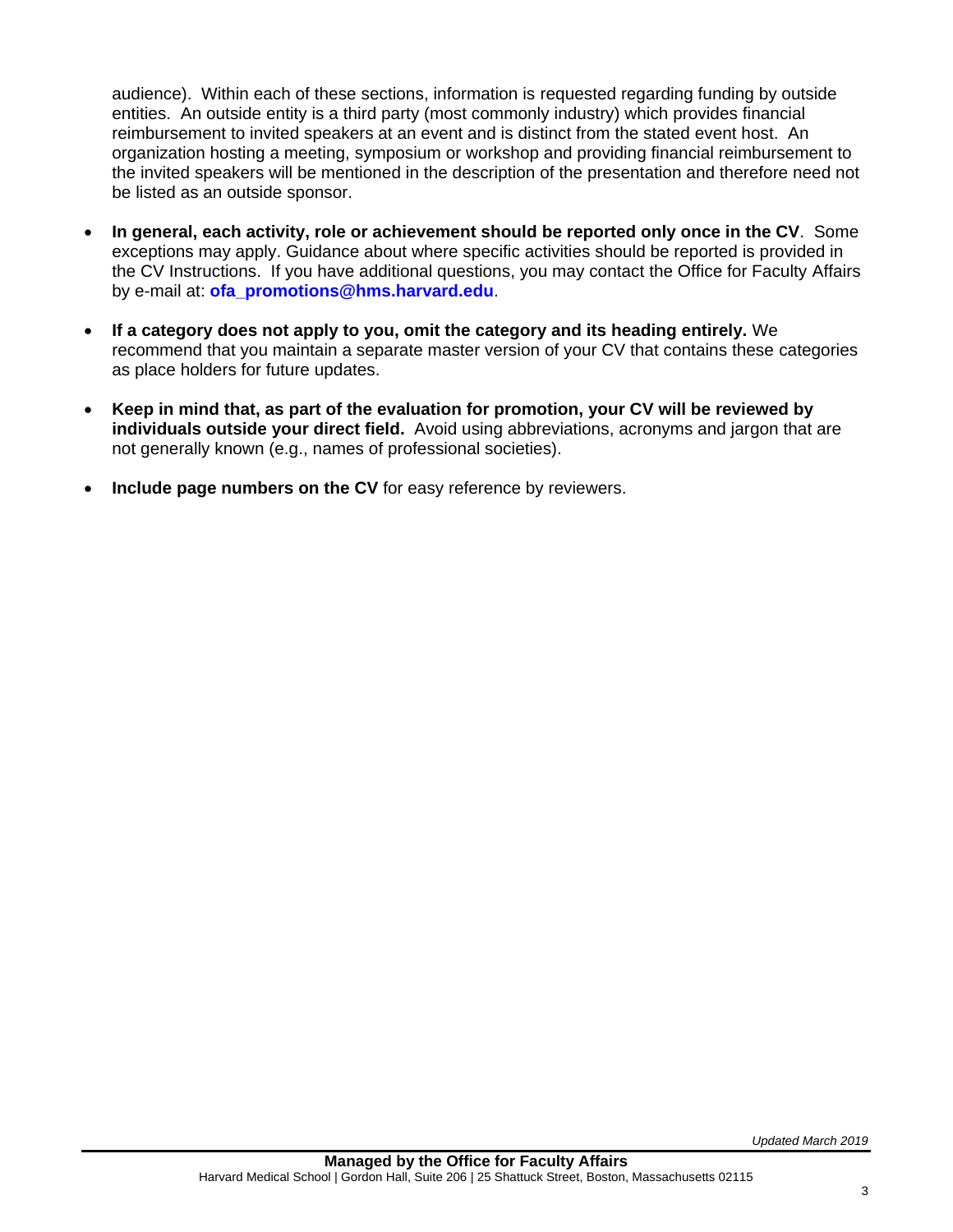## **The Faculty of Medicine Instructions for the Curriculum Vitae**

**Date Prepared:**

**Name:**

**Office Address:**

**Home Address:**

**Work Phone:** 

**Work E-Mail:** 

**Place of Birth:**

## **Education:**

- *List all degree programs beginning with college; may also include courses of study at institutions of higher learning of at least one year in duration. Only include actual degrees, not the US equivalents.*
- *Do not include educational experiences of less than one year duration for which you were not granted a degree or certificate*

## **Example**

| Month/Year(s) | <b>Degree</b><br>(Honors) | <b>Fields of Study</b><br>(Thesis advisor for doctoral<br>research degrees) | <b>Institution</b>                           |
|---------------|---------------------------|-----------------------------------------------------------------------------|----------------------------------------------|
| 05/1997       | <b>PhD</b>                | Microbiology<br>(PI: Bhattacharya)                                          | The Rockefeller University                   |
| 05/1999       | MD.                       | Medicine                                                                    | <b>Cornell University Medical</b><br>College |

## **Postdoctoral Training:**

*Include internships, residencies, clinical and research fellowships* 

| Month/Year(s) | <b>Title</b>               | Specialty/Department<br>(Primary mentor/PI, if relevant) | Institution                                  |
|---------------|----------------------------|----------------------------------------------------------|----------------------------------------------|
| 07/99-06/04   | Resident                   | Surgery                                                  | <b>Cleveland Clinic</b>                      |
| 07/05-12/10   | <b>Postdoctoral Fellow</b> | Molecular and Cellular Biology<br>(PI: Wang)             | University of California,<br><b>Berkeley</b> |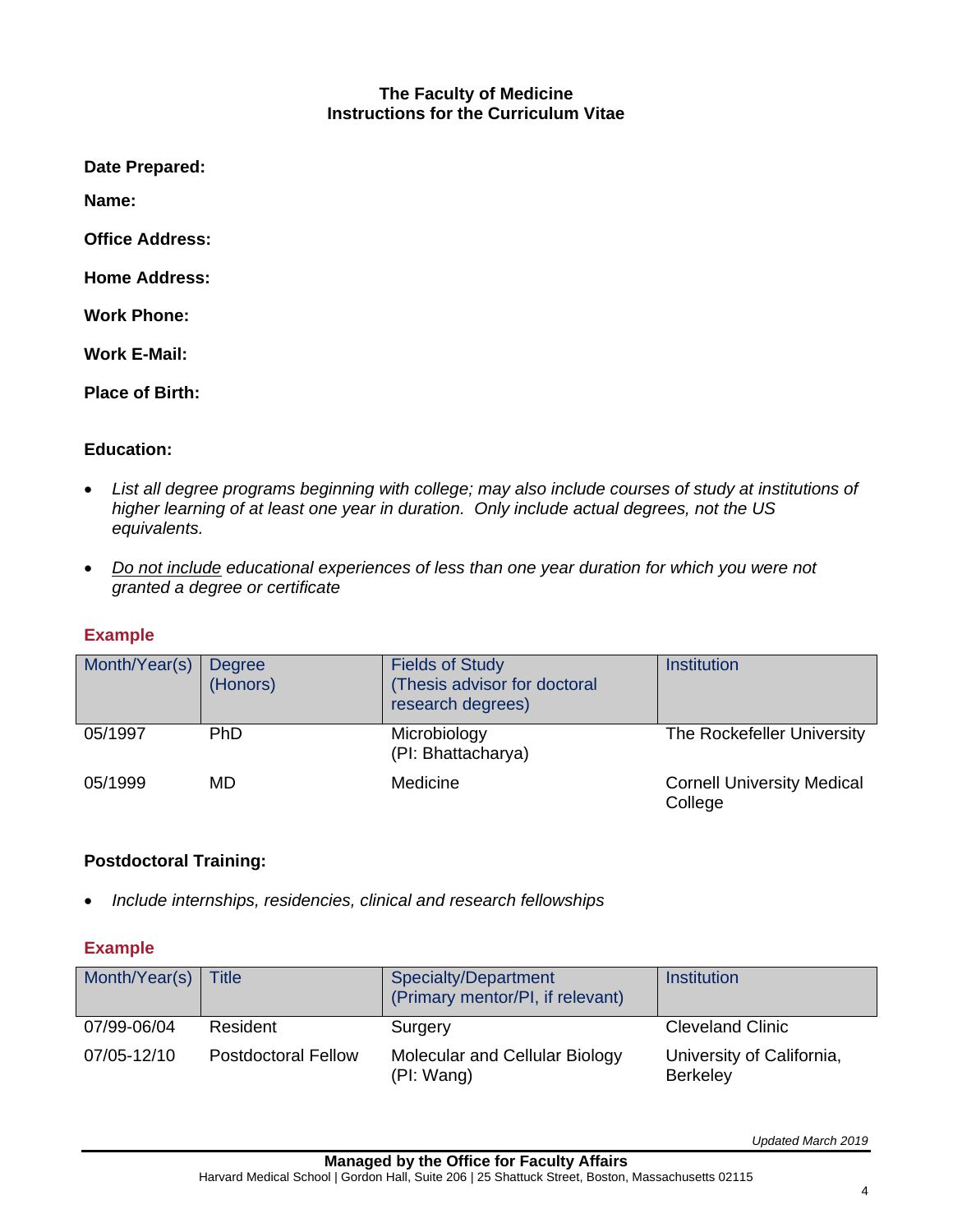## **Faculty Academic Appointments:**

- *Include only appointments conferred by Harvard or another academic institution, e.g., Instructor, Assistant Professor, Associate Professor, Professor, Endowed Associate or Full Professor, and Lecturer* 
	- o *For current appointments at other academic institutions, indicate whether or not the appointment confers voting privileges.*
- *Do not include:*
	- o *Title of appointment for which you are being considered*
	- o *Hospital titles or administrative titles (reported under Appointments at Hospitals/Affiliated Institutions or Major Administrative Leadership Positions)*
	- o *Named hospital chair titles (reported under Appointments at Hospitals/Affiliated Institutions)*
	- o *Titles related to a fellowship, e.g., clinical fellow, research fellow, resident (reported under Postdoctoral Training)*

## **Example**

| Month/Year(s) $\parallel$ | <b>Academic Title</b>  | Department | <b>Academic Institution</b>                                 |
|---------------------------|------------------------|------------|-------------------------------------------------------------|
| 07/04-06/07               | Instructor             | Psychiatry | The Mayo Clinic                                             |
| $07/09 -$                 | <b>Adjunct Faculty</b> | Medicine   | <b>Boston University School</b><br>of Medicine (non-voting) |

## **Appointments at Hospitals/Affiliated Institutions:**

- *List all appointments held at hospitals, clinical sites and other institutions, whether or not affiliated with Harvard.*
- *List any named hospital chair titles*
- *Do not include hospital leadership positions, such as Division Chief (reported under Major Administrative Leadership Positions).*

## **Example**

| Month/Year(s) | <b>Position Title</b>      | Department<br>(Division, if applicable) | Institution                                    |
|---------------|----------------------------|-----------------------------------------|------------------------------------------------|
| $07/04 -$     | <b>Assistant Physician</b> | Medicine<br>(Rheumatology)              | Beth Israel Deaconess<br><b>Medical Center</b> |

## **Other Professional Positions:**

 *List current and past positions including consultant positions, membership on scientific advisory boards for industry or other organizations such as foundations, speakers bureaus, and any roles in private for-profit and not-for-profit companies; listing should include relevant premedical/pre-*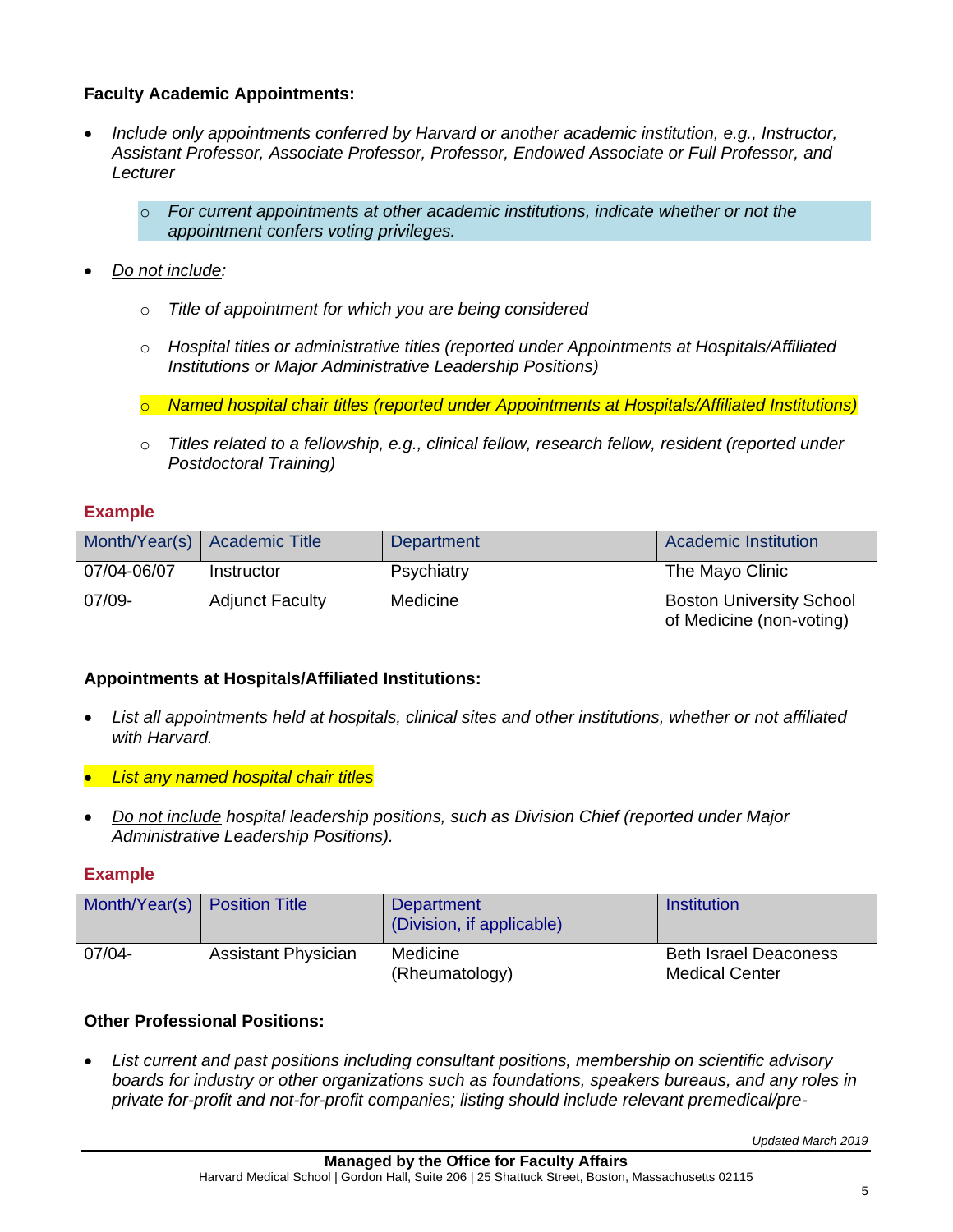*doctoral positions (paid or unpaid), describe any gaps in service, and include all current professional roles not described elsewhere in the CV.*

- *Please list any private practice clinical roles here (also list them under Clinical Practice Activities later in the CV).*
- *Do not include Visiting Professorships (reported under Invited Presentations) or administrative leadership roles (reported under Major Administrative Leadership Positions) or roles at other institutions in the Harvard system (reported under Appointments at Hospitals/Affiliated Institutions).*

### **Example**

| Year(s)  | <b>Position Title</b>     | Institution           | Level of effort<br>(current roles only) |
|----------|---------------------------|-----------------------|-----------------------------------------|
| $2017 -$ | Scientific Advisory Board | Merck Pharmaceuticals | 4 days per year                         |

## **Major Administrative Leadership Positions:**

- *Group positions according to the following categories: Local, Regional, National and International (See general instructions for description of local, regional, national and international categories)*
- *Includes educational, clinical, research and general administrative leadership positions.*
- *Examples: Course Director or Co-Director; Clerkship, Residency or Fellowship Director; HMS Advisory Dean; Director or Associate Director of a clinic or clinical service at your institution; Director of a research center; Division Chief; Director of Faculty Development in your department; conference organizer (if not through a professional society or lay organization).*
- *Do not include leadership roles in professional societies, on grant review or other committees, or in lay organizations as these are reported in subsequent sections.*

## **Example**

### **Local**

| Year(s)  | <b>Position Title</b>                             | Institution (note if specific department) |
|----------|---------------------------------------------------|-------------------------------------------|
| $2007 -$ | Director, Interventional Cardiology<br>Fellowship | Massachusetts General Hospital            |

## **Committee Service:**

- *Group positions according to the following categories: Local, Regional, National and International*
- *Includes educational, clinical, research and administrative committees, thesis committees for non-Harvard students, Institutional Review Board committees, and faculty search committees.*
	- o *Note: Service on local Dissertation Advisory Committees (DAC), Preliminary Qualifying Exam (PQE) Committees, Thesis Advisory/Defense Committees, or other trainee evaluation committees should be listed in the section for Formally Mentored Harvard Medical, Dental and Graduate Students, located under the Report of Local Teaching and Training.*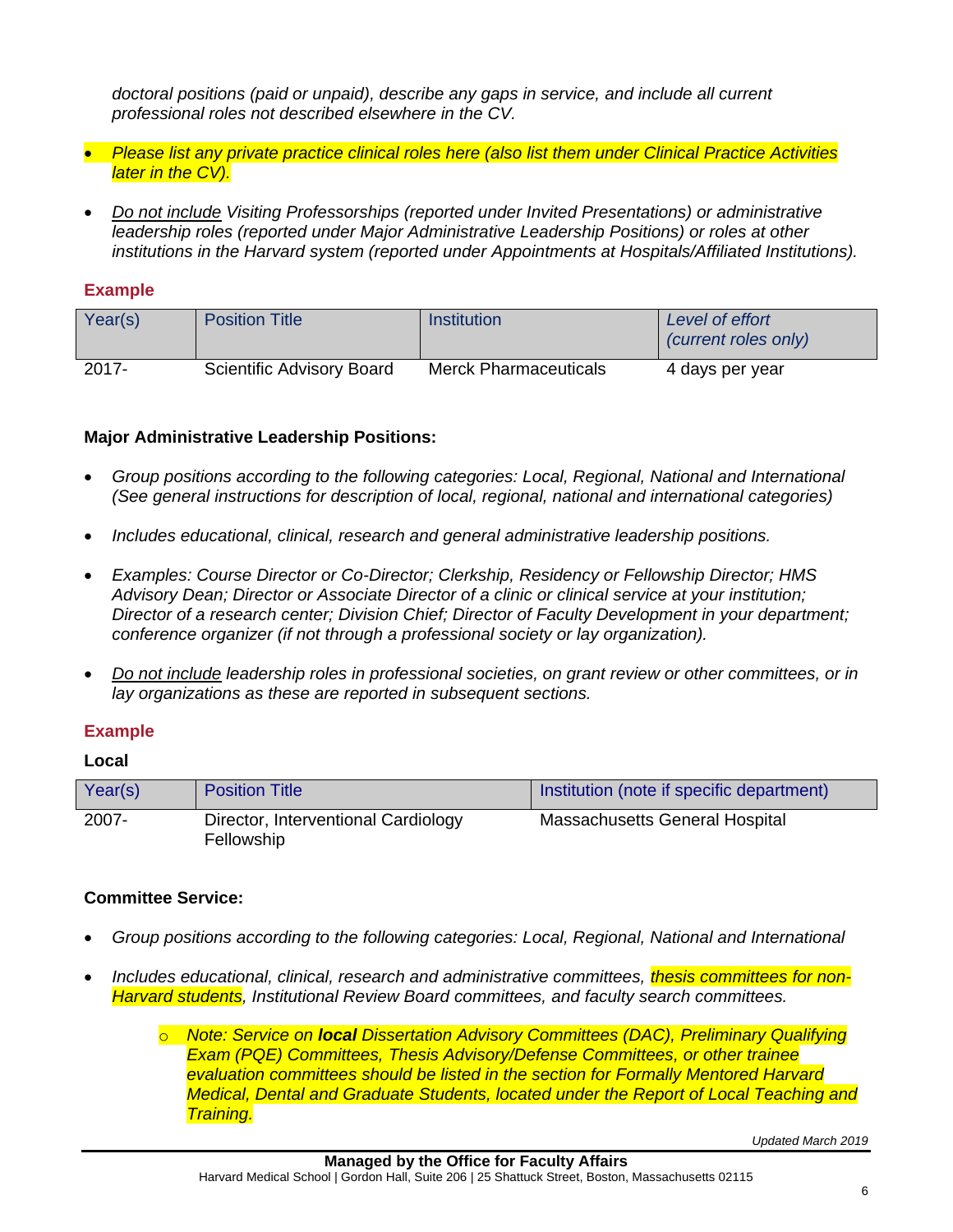*Do not include membership on committees of professional societies, grant review committees or committees of lay organizations as these are reported in subsequent sections.*

### **Example**

### **Local**

| Year(s)   | Institution/Organization<br>Name of Committee |                               |
|-----------|-----------------------------------------------|-------------------------------|
|           | Dates of Role(s)                              | Title of Role(s)              |
| 1995-2005 | <b>Admissions Committee</b>                   | <b>Harvard Medical School</b> |
|           | 2002-2005                                     | Chair, Subcommittee I         |

### **Professional Societies:**

 *Under each professional society, also indicate any roles on committees, leadership positions, or other activities and the years in which those roles occurred.* 

### **Example**

| Year(s)  | <b>Society Name</b>                  |                                            |
|----------|--------------------------------------|--------------------------------------------|
|          | Dates of Role(s)                     | Title of Role(s)                           |
| $2010 -$ | Society of General Internal Medicine |                                            |
|          | 2014-2017                            | Member, Abstract Selection Committee       |
|          | 2016-2017                            | <b>Chair, Abstract Selection Committee</b> |

### **Grant Review Activities:**

- *For each committee on which you have served or other grant review activity in which you have participated indicate the following:* 
	- o *On the first line, indicate year(s) in which you served and the name of the organization for which the activity was performed (e.g., NIH); for committees, also indicate the committee name and whether committee membership was permanent or ad hoc.*
	- o *Under each committee or activity, also indicate any specific leadership roles (e.g., chair) and the year(s) in which you served in those roles.*

| Year(s)   | Name of Committee                            | Institution/Organization |
|-----------|----------------------------------------------|--------------------------|
|           | Dates of Role(s)                             | Title of Role(s)         |
| 2010-2017 | <b>Molecular Neurogenetics Study Section</b> | <b>NIH</b>               |
|           | 2010-2012                                    | Ad hoc Member            |
|           | 2013-2017                                    | <b>Permanent Member</b>  |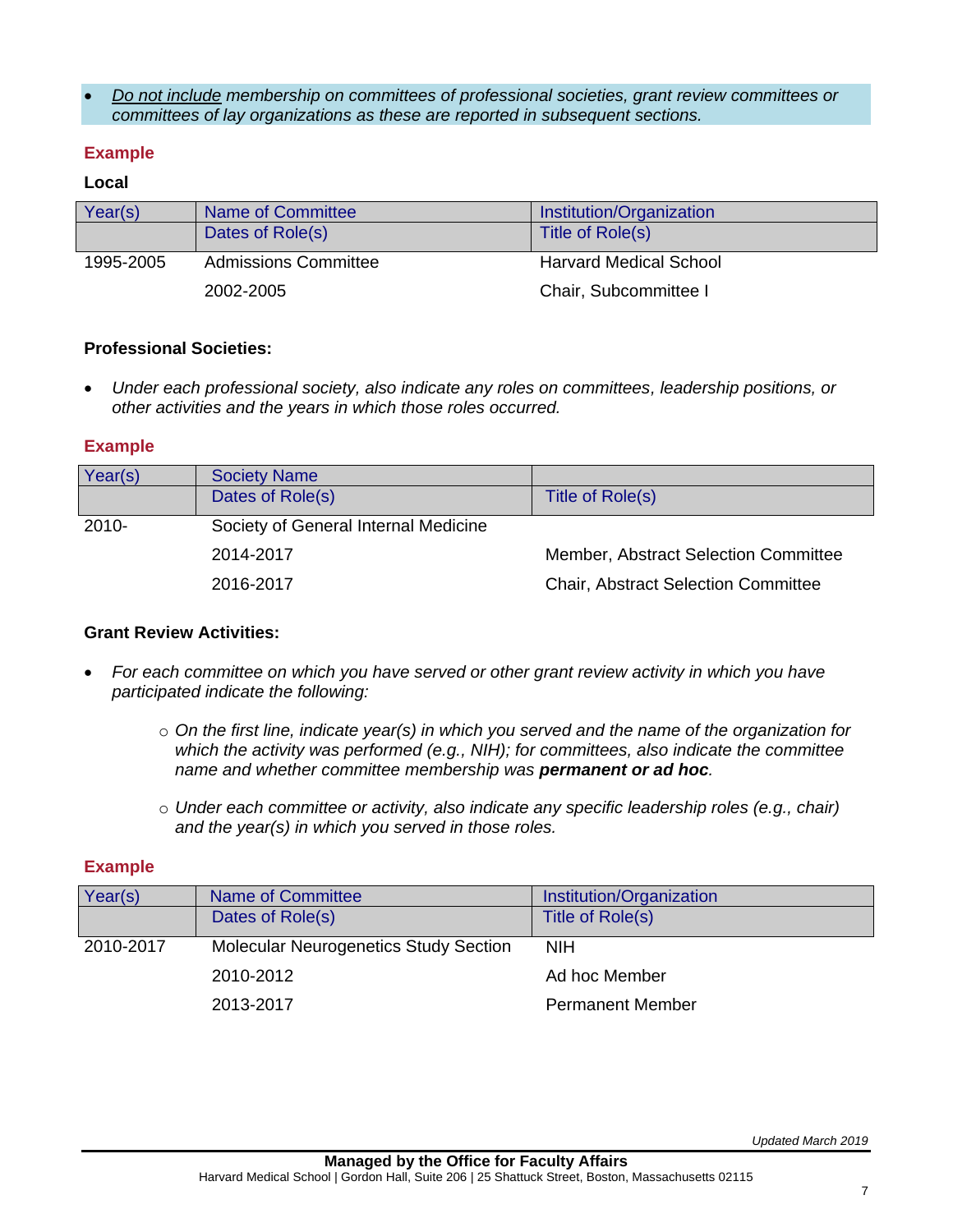# **Editorial Activities:**

*Report in the following two categories:*

- **Ad hoc Reviewer**
	- o *List journals for which you have served as a reviewer.*

### **Example**

Journals for which you serve as a reviewer

*New England Journal of Medicine Nature Genetics*

### **Other Editorial Roles**

- o *Examples of roles include editor (including substantial editorial roles that involve writing or presentation of the subject material), editorial board member, guest/section editor, consultant in area of expertise such as biostatistics, or editor or co-editor of a book. If an*  editorial role goes well above and beyond what is typical, please add a second line noting *level of effort and/or and special aspects of the role.*
	- *For books that you both co-wrote and co-edited, please list editorial contributions in this section and separately list any chapters you authored in the Report of Scholarship section of the CV.*

### **Example**

| Year(s)  | Role                          | Journal/Publication Title                                                  |
|----------|-------------------------------|----------------------------------------------------------------------------|
| $2015 -$ | <b>Editorial Board Member</b> | Journal of Clinical Oncology                                               |
| 2018     | Co-Editor with D. Hull        | Pediatric Cardiology, 2 <sup>nd</sup> Edition; Harcourt<br><b>New York</b> |

### **Honors and Prizes:**

- *List awards for teaching, research, clinical and other academic contributions from college onward.*
- *Include participation in courses (e.g., leadership programs) for which invitation indicates an honor.*
- *Do not include grants to perform research projects, career development awards, or popular press designations such as Boston Magazine's best doctors, or inclusion in "Who's Who," which are reported in other sections.*
- *Do not include awards or honors given to your trainees or subordinates, as these awards should be listed in the section for Mentored Trainees and Faculty.*

### **Example**

| Year | Name of Honor/Prize | <b>Awarding Organization</b>      | Achievement for which<br>awarded<br>(if unclear from award title) |
|------|---------------------|-----------------------------------|-------------------------------------------------------------------|
| 2012 | Janeway Award       | <b>Boston Children's Hospital</b> | Teaching                                                          |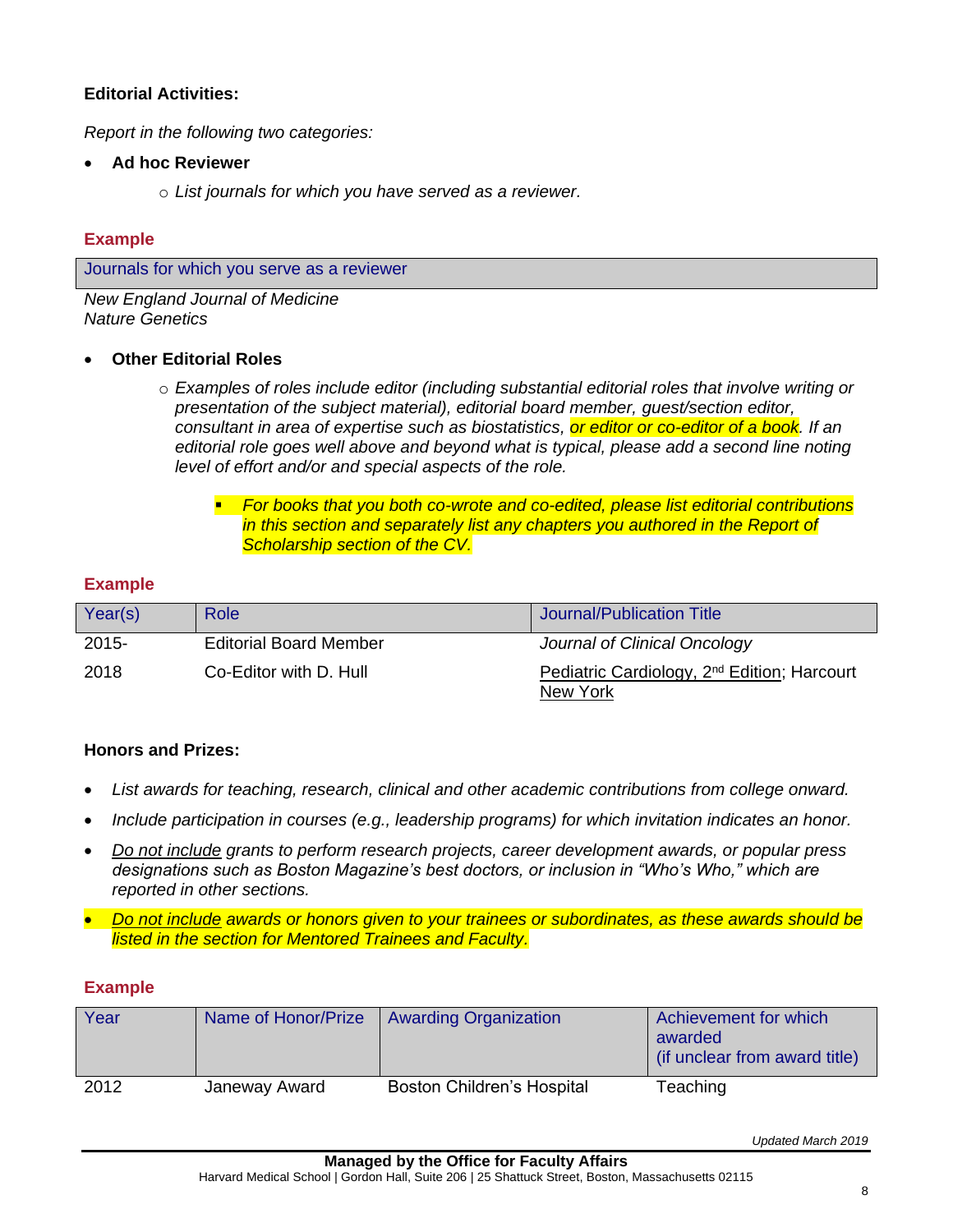## **Report of Funded and Unfunded Projects**

- *Group into categories: Past, Current and Submitted. For past and current grants, list projects according to the year when funding began. Once a project has ended, please move it to Past Funded Projects.*
- *Most grants listed should be from the time period after you completed training. Funding received while a trainee may be listed only if the award was to you as an individual, i.e. not an institutional award.*
- *NIH Loan Repayment Awards, as well as departmental training awards (e.g., T32, K12), should be listed in the section for Honors and Prizes.*
- *Grants where you served as a faculty trainer or primary mentor should be listed in a separate section below titled "Training Grants and Mentored Trainee Grants."*
- *If a grant has been funded continuously for multiple cycles, list it as a single entry noting the number of cycles.*
- *For each grant, provide the following information:*

### o **Year(s) funded**

 *Give the year(s) of the award including the end date for the current funding cycle.*  If a project is a clinical trial and the end date is based upon completion of *enrollment, report as such (e.g., 2002-completion of enrollment). If a project continues past the initial end date due to a no cost extension, please add NCE and the relevant time period under the original dates.* 

### o **Title of the grant**

### o **Funding source/Granting agency**

 *Name of government agency and institute, if applicable (e.g., DOD, AHRQ, CDC, NIH/NHLBI), name of company, foundation, professional society or local institution (e.g., hospital, HMS) awarding the grant.*

### o **Grant type and grant number**

- *If applicable, grant number, including codes for grant type and agency (e.g., R01 HDxxxxx).*
- *For all clinical trials, provide the 8-digit national clinical trial number (NCT) available through ClinicalTrials.gov.*
- *Grant type examples (list below not meant to be comprehensive):*
	- *For government funding: individual investigator initiated grant, mentored training grant, transition to independence grant, institutional training grant, mid-career mentoring award, program project, contract, cooperative agreement or conference development.*
	- *For industry funding: individual research project, pilot study, phase 1, 2 or 3 drug trial; note if the project was investigator initiated.*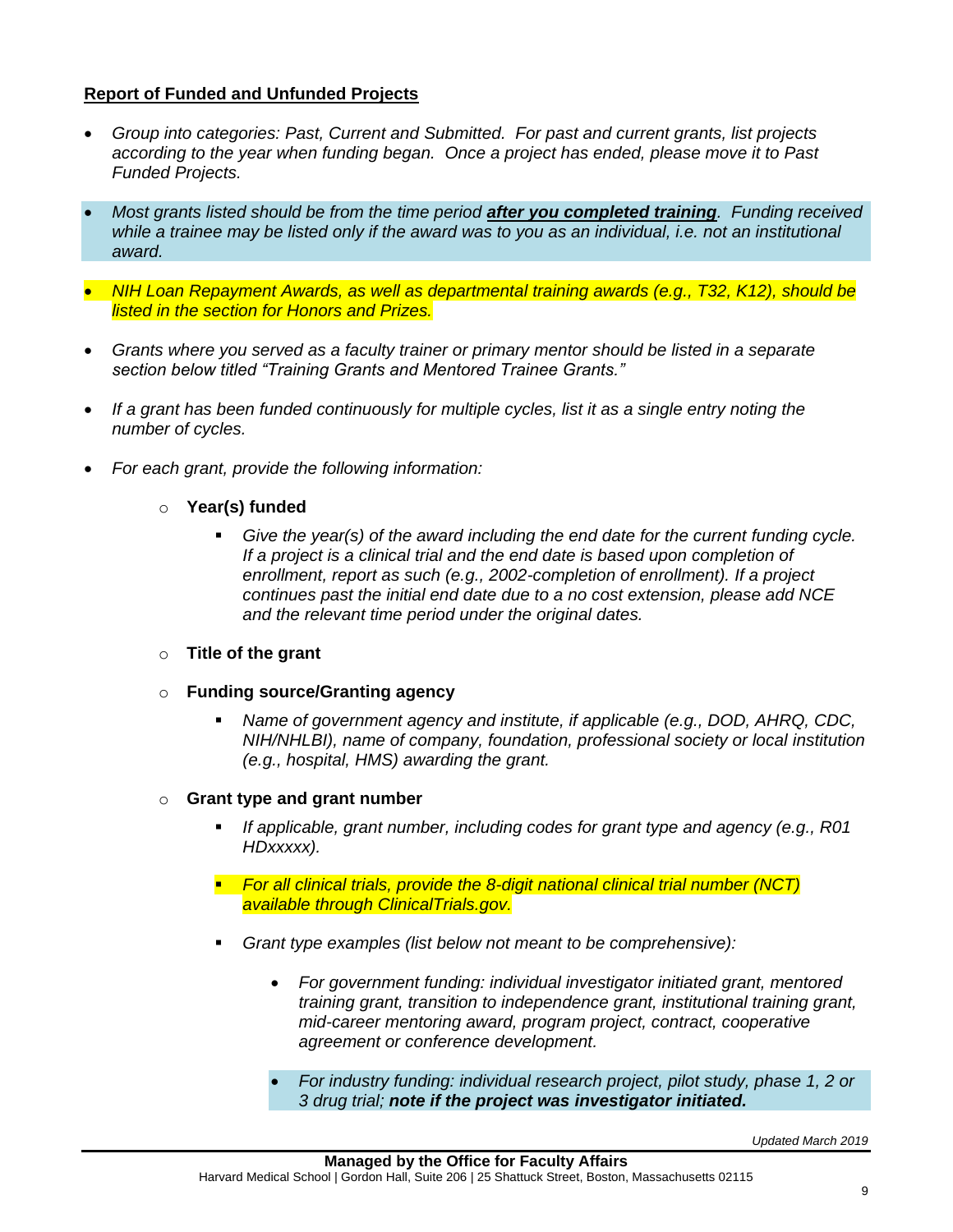*For foundation, professional society or local institutional funding: career development, research, educational or clinical project; for example, a 50th anniversary/Shore award would be considered a career development award.*

### o **Official role on project**

- *Provide your official title on the grant. Examples include: PI, Multi-PI, Site PI, Project PI on a program project, Co-Investigator, Consultant, Mentor, or other key personnel role.*
- *If you are not the PI, provide his/her name.*
- *Do not list grants on which you are not specifically included as a named investigator/collaborator, including those projects or trials for which your sole role is contribution of patients.*
- *For current grants on which you are PI, Multi-PI, Site PI or PI of a project as part of a program project grant, include financial award information for the entire funding period (all years).*
	- *PIs should report total directs costs for the award.*
	- *If Multi-PI, Site-PI, Project PI or Sub-Contract PI, only report direct costs for your portion of the award, not the overall grant.*
	- *Do not include monetary information for grants on which you do not serve in a PI-type role.*
	- *The reporting of total direct costs for past grants on which you had a PItype role is optional.*
	- *If a grant has been funded continuously for multiple cycles, financial information is only needed for the current funding cycle. When reporting the direct costs, please note the year in which the current funding cycle began.*

### o **Description of the major goals of the study and your contributions to the project (limit to 2 sentences)**

- *Description should emphasize intellectual contributions.*
- *For multicenter trials indicate any roles in the overall project (e.g., member or chair of the steering committee, member or leader of paper writing groups).*

## **Example**

### **Current:**

| Year(s)   | <b>Grant title</b>                                                                         |
|-----------|--------------------------------------------------------------------------------------------|
|           |                                                                                            |
|           | Funding Agency, Grant type and Grant number                                                |
|           | Official role on Project (if PI, Multi-PI, Site PI or Project PI, list total direct costs) |
|           | Description of the major goals                                                             |
|           |                                                                                            |
| 2007-2016 | Protective CD8(+) T cell roles in malaria                                                  |
|           | NIH R01 AI47551 (2 <sup>nd</sup> competitive renewal)                                      |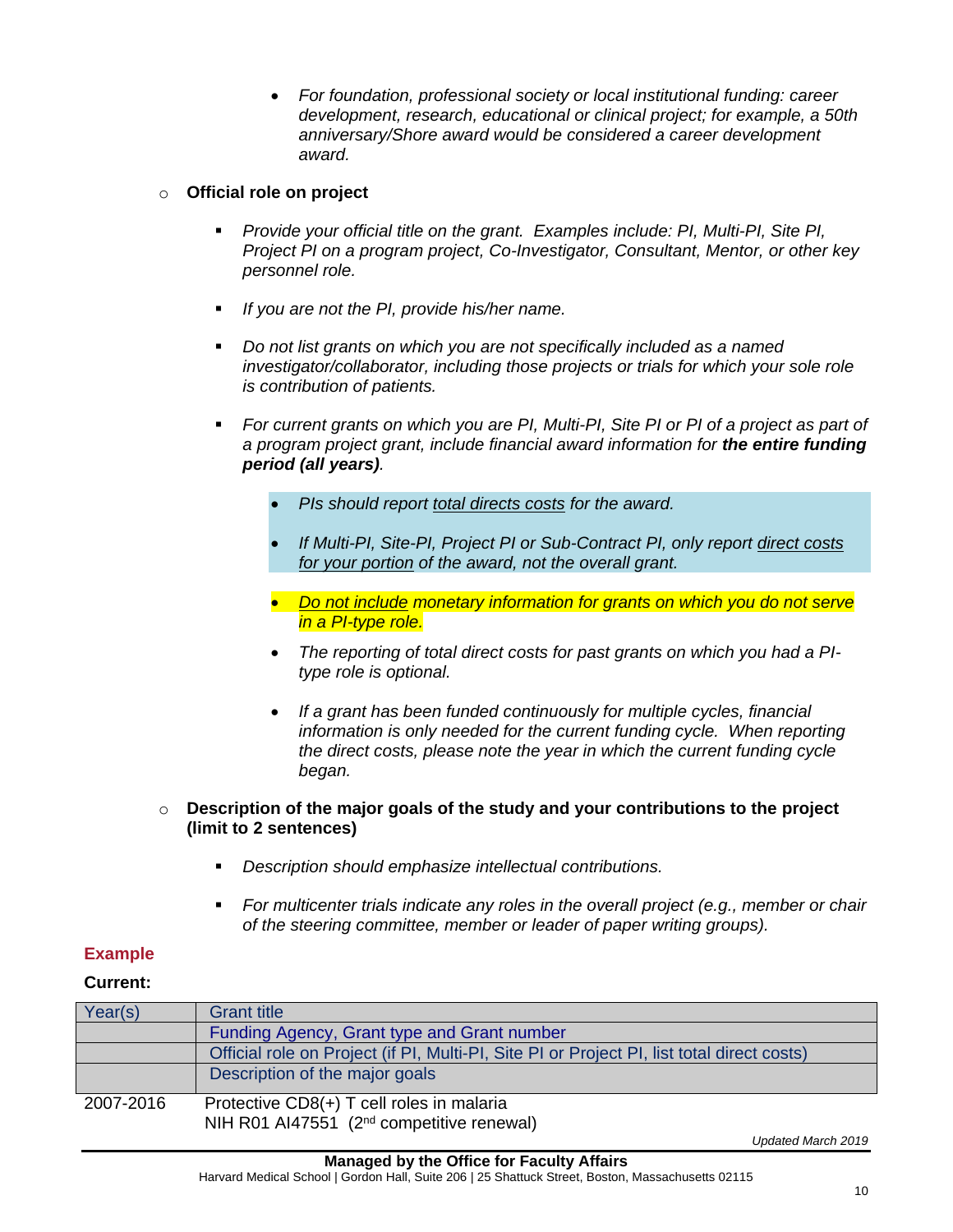PI (\$1,250,000 - total direct costs for current funding cycle beginning in 2011) This project seeks to characterize further the protective role of CD8(+) cells in preerythrocytic stage malaria 2013-2018 Magnetic resonance imaging of the brain in diabetes mellitus NCE NCCAM/R01 1234567A 2018-2019 Co-Investigator (PI: John Q. Public) The major goal of the study is to use magnetic resonance imaging to determine the effect of changes to the cerebrum in diabetes mellitus. 2017 completion of enrollment A Randomized Open-Label Phase II Multi-Institutional Study Evaluating the Efficiency of Oral Everolimus Novartis (DF/HCC #11-375); NCT00975474 Multi-PI (Other PI: J. Daniel); \$176,244 – Investigator Initiated The objective of this study is to evaluate the efficiency of a novel somatostatin analog in patients with advanced pancreatic NET.

## **Projects Submitted for Funding:**

- *Include grant type, submission date, role on project, funding source, requested costs, grant title, and description of the goals of the study as noted for the section on Funded Projects.*
- *If already scored, include the score. If not yet scored, include expected review date if known.*

### **Example**

| <b>Status</b>                    | <b>Grant title</b><br><b>Funding Agency and Grant type</b>                                                                                                                                                                                                                                                                                                                                                                                                                                                                          |
|----------------------------------|-------------------------------------------------------------------------------------------------------------------------------------------------------------------------------------------------------------------------------------------------------------------------------------------------------------------------------------------------------------------------------------------------------------------------------------------------------------------------------------------------------------------------------------|
|                                  | Role on Project (if in PI role, list requested direct costs)                                                                                                                                                                                                                                                                                                                                                                                                                                                                        |
|                                  | Description of the major goals (include preliminary scores or review date if known)                                                                                                                                                                                                                                                                                                                                                                                                                                                 |
| Pending;<br>Submitted<br>10/2018 | Consequences of Aging on Immune Response and Transplant Outcome<br>National Institute of Health/The National Institute of Aging R01<br>PI - Direct Costs Requested - \$1,250,000<br>This grant proposes to investigate the effects of donor and recipient age on outcome of<br>solid organ allografts in mice, focusing on the impact of donor age on transplant<br>outcomes, recipient age-dependent immune responses, and age-specific responses to<br>immunosuppressants. SRG Action: Impact/Priority Score: 20<br>Percentile: 9 |

## **Training Grants and Mentored Trainee Grants:**

- *This section denotes contributions to mentorship and grant authorship when funding is not directly supporting the faculty member.*
- *Include grant type, role on project, funding source, grant title, and description of the goals of the training grant as noted for the section on Funded Projects.*
- *You may list grants of your mentees when you are a named grant mentor (e.g. K awards).*
- *Descriptions of your mentees and their accomplishments should be listed under Mentored Trainees and Faculty.*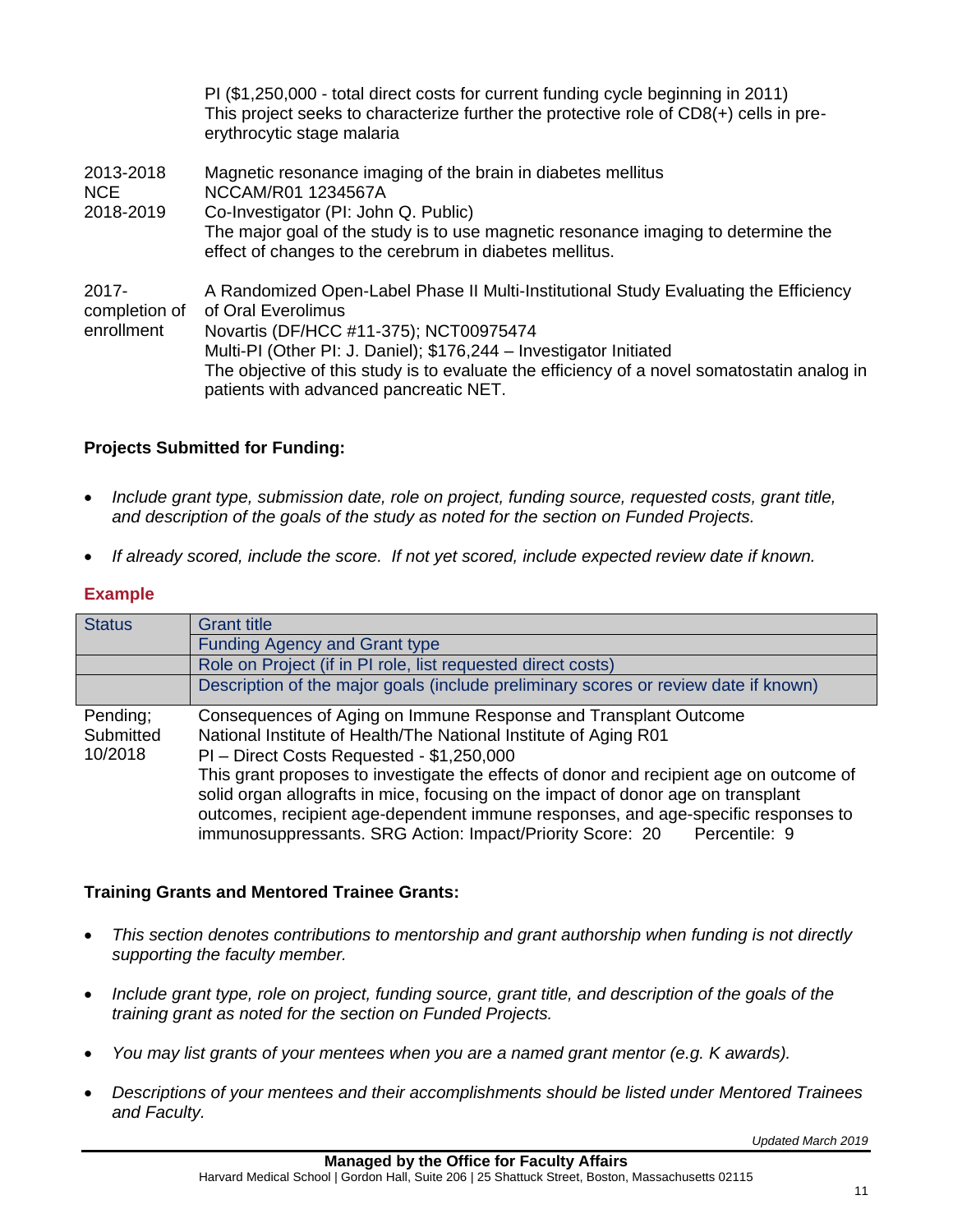*Do not include: grants on which you were a trainee.*

# **Example**

| Year(s)   | <b>Grant title</b>                                                                                                                                                                                                                                                                                                                                  |
|-----------|-----------------------------------------------------------------------------------------------------------------------------------------------------------------------------------------------------------------------------------------------------------------------------------------------------------------------------------------------------|
|           | <b>Funding Agency and Grant type</b>                                                                                                                                                                                                                                                                                                                |
|           | Role on Project (e.g. Mentor or Faculty Member)                                                                                                                                                                                                                                                                                                     |
|           | Description of the major goals                                                                                                                                                                                                                                                                                                                      |
| 2011-2014 | Acetaminophen, inflammatory markers, and asthma<br>Robert Schumann Foundation Fellowship<br>Mentor of Joan Washington<br>The major goal is to determine the associations between acetaminophen use,<br>inflammatory markers and acute asthma in emergency department patients.                                                                      |
| 2016-2019 | Clinical epidemiology of lung diseases<br>NIH 2 T32 HL007179-01A1<br>Faculty<br>The major goal is to train research fellows on the clinical epidemiology of lung<br>disease. My role is to mentor trainees with an interest in asthma/COPD<br>exacerbations or in the relationship between nutritional factors and<br>respiratory/allergy diseases. |

# **Unfunded Current Projects:**

- *List current activities to which you are devoting substantial effort, including studies for which your sole role is the contribution of patients.*
- *Do not include past unfunded projects that have ended, or any information on projects already described in the above sections.*

# **Example**

| Year(s)  | <b>Title of Project</b>                                                                                                                                                                                                                                    |
|----------|------------------------------------------------------------------------------------------------------------------------------------------------------------------------------------------------------------------------------------------------------------|
|          | <b>Role</b>                                                                                                                                                                                                                                                |
|          | One sentence description of the purpose of the project                                                                                                                                                                                                     |
| $2011 -$ | Pilot study of the association of the OSCE with performance on Medical Board<br>examinations<br><b>Mentor</b><br>I am supervising an Academy fellow in evaluating the association between OSCE<br>performance and Part I of the Medical Board examinations |

# **Report of Local Teaching and Training**

The minimum teaching requirement for all HMS faculty is 50 hours per year. Time spent teaching Harvard learners (students/residents/fellows/post-docs/colleagues) should be documented within this section of the CV. In all teaching sections for which level of effort is requested, report time spent in direct contact with learners.

Do not include: time spent in preparation for teaching, teaching done prior to your initial faculty appointment (e.g. while a trainee), or teaching not at one's home institution. For example, while at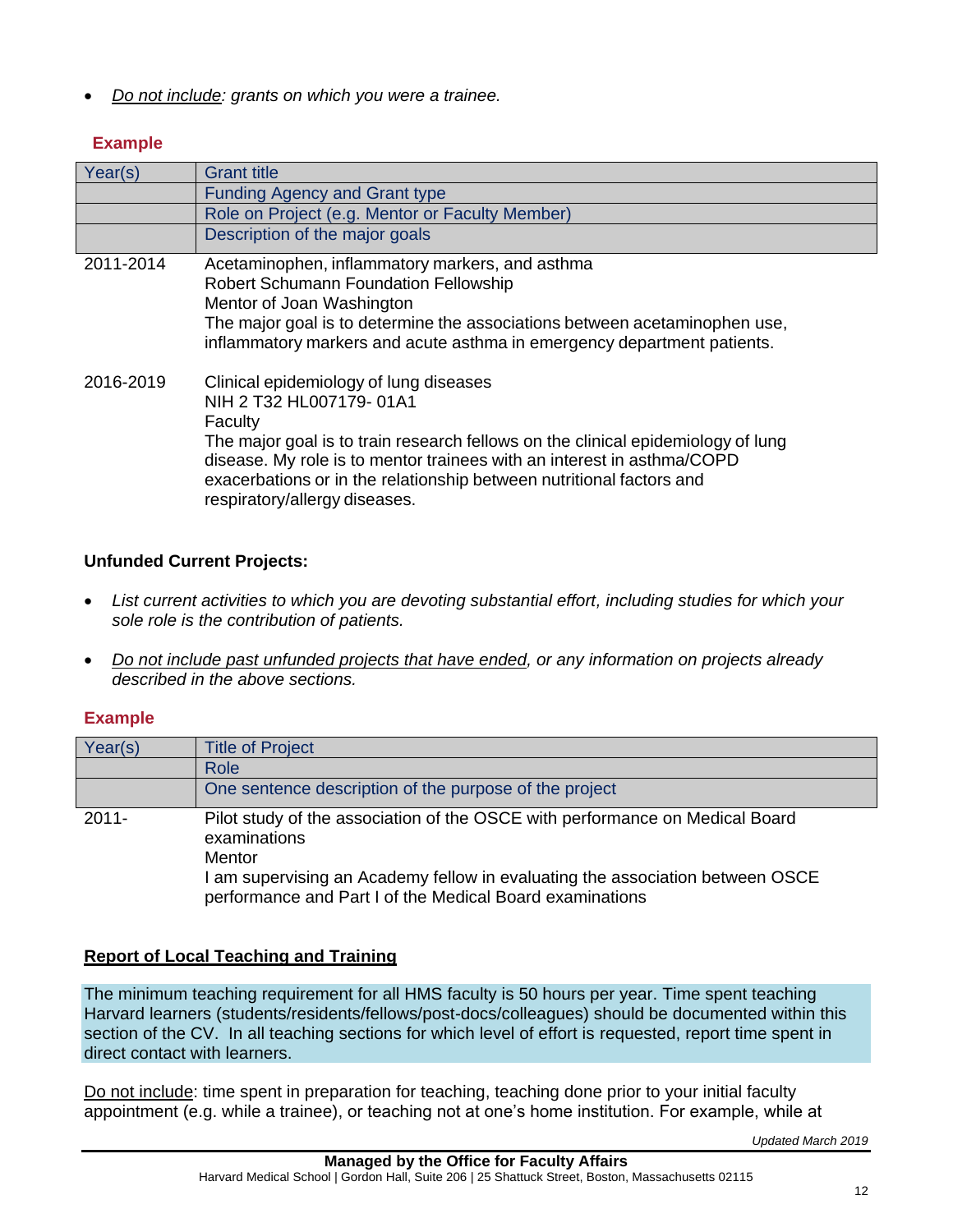HMS, teaching outside of the Harvard system is considered regional/national/international and reported in that section of the CV.

## **Teaching of Students in Courses:**

- *List each course in which you have taught medical, dental, graduate or undergraduate students at your local institution.*
	- o *Teaching conducted outside of the Harvard system through any institution where you have an academic affiliation (e.g., Adjunct Professor or Lecturer), is considered local and should be listed in this section. However, please note that off-site teaching that is not part of a Harvard-affiliated program does not count toward your minimum Harvard teaching requirement.*
- *This section should include courses affiliated with any Harvard school or affiliate, including any HMS/HSDM courses, as well as other Harvard University courses (e.g., Harvard T. H. Chan School, Harvard Kennedy School, Harvard Extension School, FAS undergraduate students or GSAS graduate students not based at HMS).*
- *Do not include:*
	- o *Leadership roles in courses (e.g., Course Director), which should be reported under Major Administrative Leadership Positions.*
	- o *Teaching of medical or dental students in clinical rotations, which is reported under Clinical Supervisory and Training Responsibilities.*
- *Group together if course contributions are repeated over multiple years.*

# **Example**

| Year(s) | <b>Course Title</b>                                     | Location                                     |
|---------|---------------------------------------------------------|----------------------------------------------|
|         | Type of student/audience                                | Level of Effort                              |
| 2006-   | The Human Body<br>1 <sup>st</sup> year medical students | <b>HMS</b><br>3-hr sessions per wk for 8 wks |

# **Formal Teaching of Residents, Clinical Fellows and Research Fellows (post-docs):**

- *Include local presentations in lecture and seminar series directed primarily toward residents, fellows and other postdoctoral trainees.*
- *Group if contributions are repeated over multiple years.*

| Year(s)   | <b>Title</b>                                                           | Location                         |
|-----------|------------------------------------------------------------------------|----------------------------------|
|           | Type of trainee/audience                                               | <b>Level of Effort</b>           |
| 2016-2017 | Management of cholelithiasis<br>1 <sup>st</sup> year surgery residents | <b>BIDMC</b><br>One hour lecture |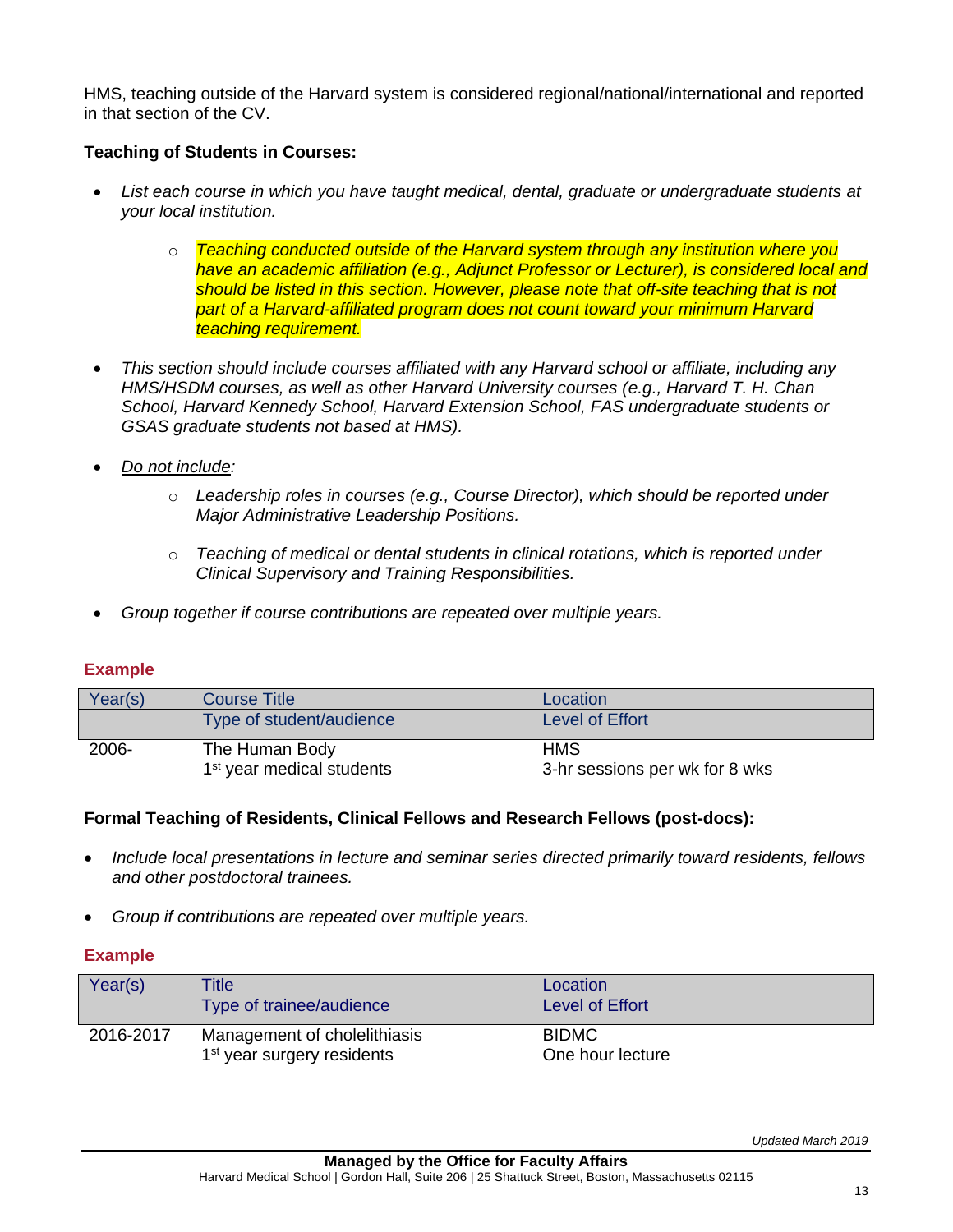# **Clinical Supervisory and Training Responsibilities:**

- *Describe supervisory and training responsibilities for medical students, dental students, residents and fellows in the clinical setting.*
- *Do not include leadership roles (e.g., Seminar Director, Residency or Fellowship Director), which should be reported under Major Administrative Leadership Positions.*
- *Do not include the names and accomplishments of your trainees, as that is noted below under Mentored Trainees and Faculty.*
- *Group if contributions are repeated over multiple years.*

# **Example**

| Year(s)  | <b>Type of responsibility</b>                                                                         | Location                                          |
|----------|-------------------------------------------------------------------------------------------------------|---------------------------------------------------|
|          | Type of trainee/audience                                                                              | <b>Level of Effort</b>                            |
| $2012 -$ | <b>Ambulatory Congenital Heart Disease</b><br><b>Clinic Preceptor</b><br>Pediatric cardiology fellows | <b>Boston Children's Hospital</b><br>4 hours/week |

## **Research Supervisory and Training Responsibilities:**

- *Describe your level of effort in supervisory and training responsibilities for medical, dental and graduate students, research fellows and other trainees in non-clinical settings (e.g., teaching or training of lab techniques and protocols to trainees; supervision of clinical or educational research or quality-improvement projects).*
- *Do not include supervision or training of technicians unless that supervision resulted in significant career development, e.g., technician received advanced degree, promotion, or authorship on scholarly work as a result of your supervision.*
- *Do not include the names and accomplishments of your trainees, as that is noted below under Mentored Trainees and Faculty.*
- *Group if contributions are repeated in multiple years.*

## **Example**

| Year(s)  | Type of responsibility<br>Type of trainee/audience                                 | Location<br><b>Level of Effort</b>                                                                          |
|----------|------------------------------------------------------------------------------------|-------------------------------------------------------------------------------------------------------------|
| $2013 -$ | Supervision of post-doctoral research<br>fellows (average of 1-2 fellows per year) | Massachusetts Eye and Ear<br>One hour lab meeting per week; 1:1<br>supervision one hour per week per fellow |

## **Formally Mentored Harvard Medical, Dental and Graduate Students:**

 *Note students who have worked with you on their scholarly project, master's thesis or dissertation. For each mentored student, note the students' names, the years in which they worked with you, the titles of their projects, the outcomes of their work, and any scholarship or presentations resulting from the project.*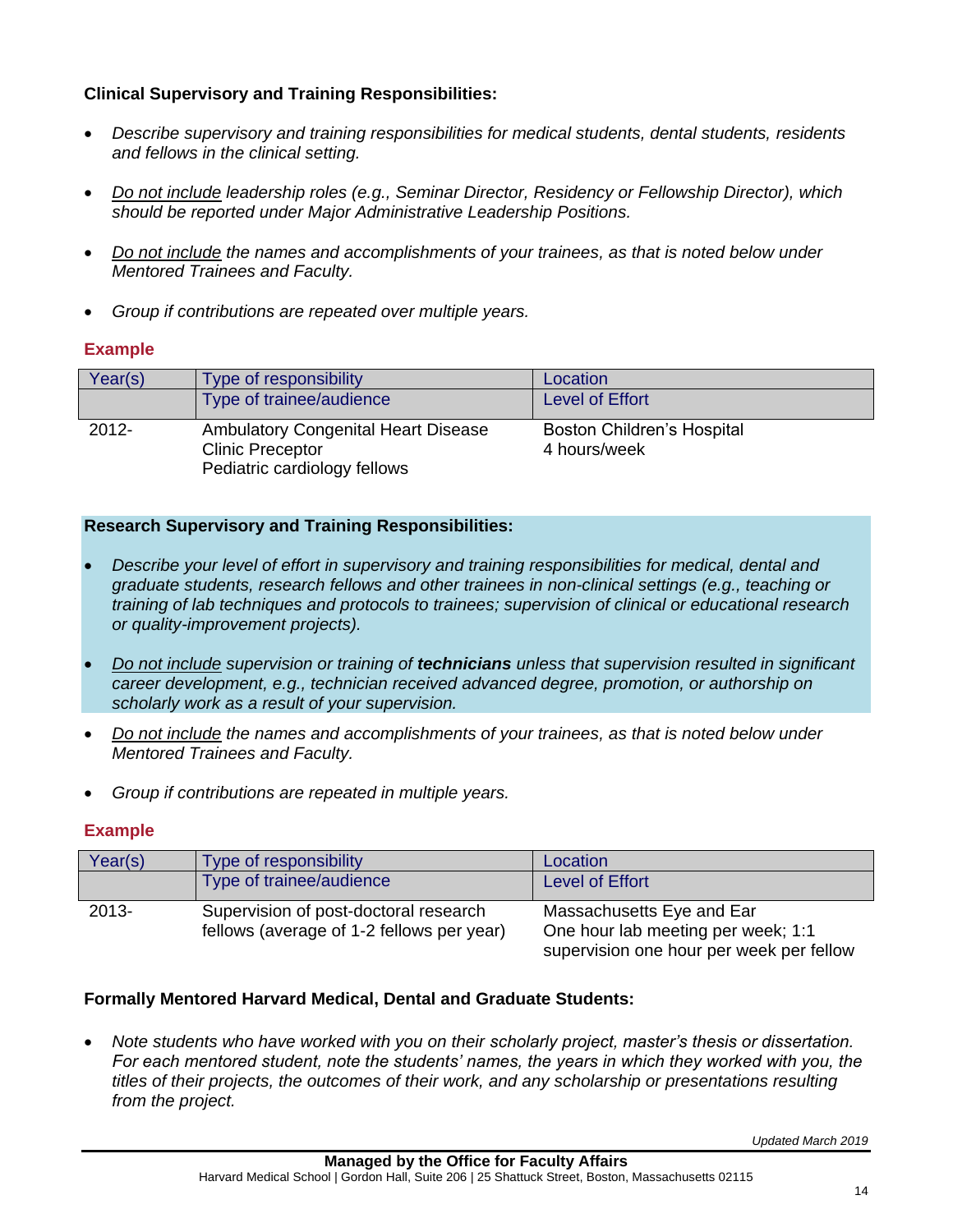- *Include the names of students on whose Dissertation Advisory Committee (DAC), Preliminary Qualifying Exam (PQE) Committee, and/or Thesis Advisory/Defense Committee you have served as a member.*
	- o *If you have served on a large number of local DAC, PQE or Thesis committees, it can be helpful to group the students into categories based on the type of committee service.*

### **Example**

| Year(s)   | Name, Year                                                                                                                                                                                                                                     |
|-----------|------------------------------------------------------------------------------------------------------------------------------------------------------------------------------------------------------------------------------------------------|
|           | Describe the accomplishments of your mentee as a direct result of your mentorship<br>(maximum one sentence)                                                                                                                                    |
| 2012-2014 | Susanna Wright, HMS Class of 2015<br>Currently conducting thesis research in my laboratory. Presented a poster titled<br>"Plasticity of specific inhibitory inputs in the auditory cortex" at the 2013 Society for<br>Neuroscience conference. |

### **Other Mentored Trainees and Faculty:**

- *If there are no entries in the category above (Formally Mentored Harvard Medical, Dental and Graduate Students) remove the word "other".*
- *Individuals reported in this section should be those mentored in a research, teaching, or clinical setting other than those described in the section above. List only those trainees or faculty on whose careers you have had a significant impact.* 
	- o *For training directors and other clinical mentors, it is expected that only selected trainees will meet this criterion.*
	- o *For research, the mentorship will most often have resulted in writing an abstract, a grant application or a publication with the trainee or faculty member.*
	- o *For teaching and medical education, the mentorship might have resulted in improved teaching skills, achievements such as a teaching award, workshop presentation, curriculum development or a new teaching role.*
	- o *For clinical mentorship, the mentorship might have resulted in a quality improvement project, guideline development, or novel clinical program.*
- *The mentor may have been instrumental in the career path selected by the mentee based upon prolonged career discussions.*
- *Do not include individuals for whom you have only provided occasional general career advice; such activities can be described in the narrative. Do not include individuals whose sole contact with you has been for limited clinical teaching and supervision. If asked, the individuals listed would be expected to endorse that you have been their mentor.*
- *Do not include the names of technicians or research assistants you have supervised unless that supervision resulted in significant career development, e.g., technician received advanced degree, promotion, or authorship on scholarly work as a result of your supervision.*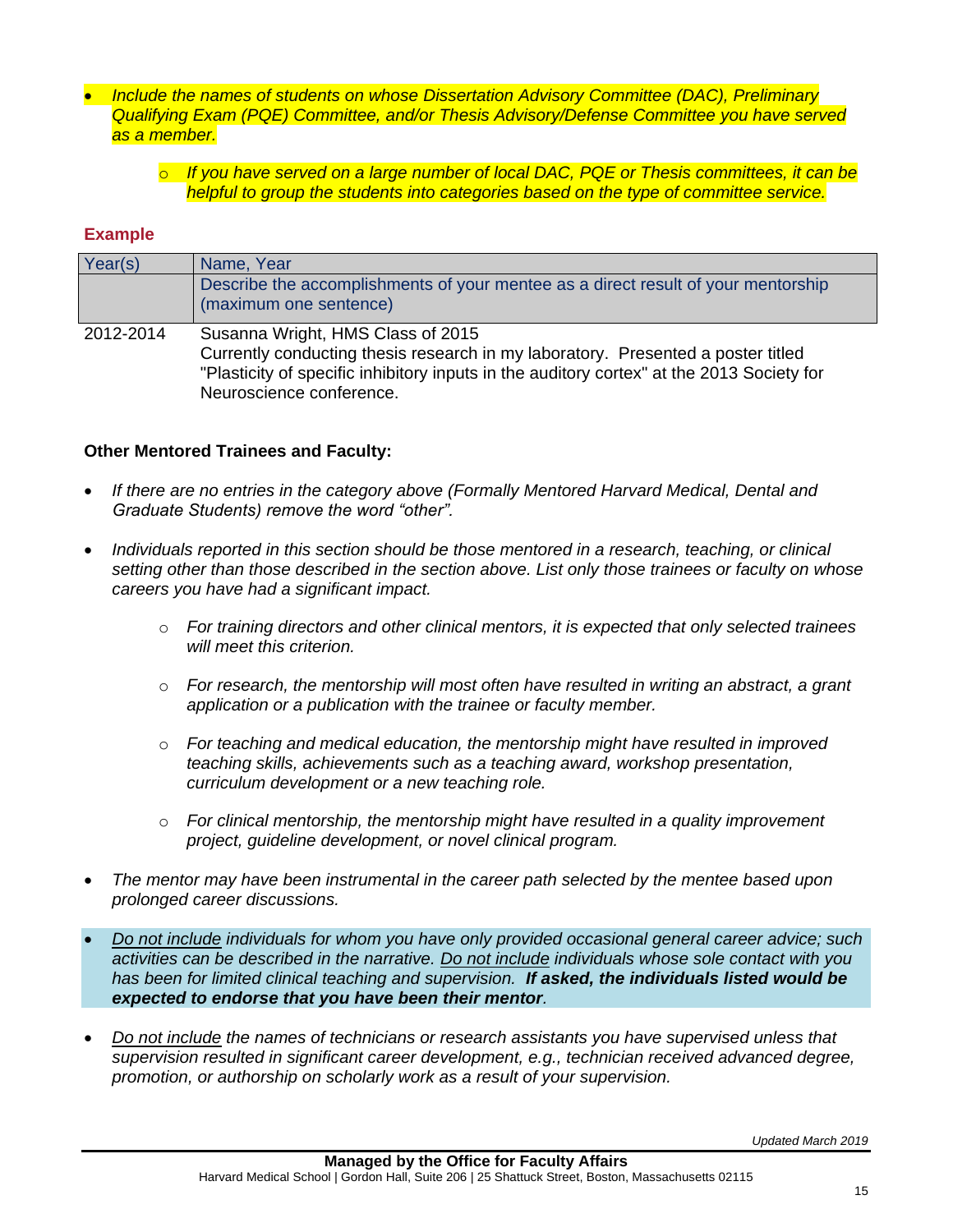*Dates refer to a period of mentorship; end dates should be indicated for individuals who are no longer mentees.*

## **Example**

| Year(s)   | Name and degrees / Current position, Institution                                                                                                                                                                                                                         |  |
|-----------|--------------------------------------------------------------------------------------------------------------------------------------------------------------------------------------------------------------------------------------------------------------------------|--|
|           | Note the mentee's career stage during the mentorship period and your mentoring role.<br>Please describe the accomplishments of your mentee as a direct result of your<br>mentorship (maximum one sentence)                                                               |  |
| 1998-2003 | Mary Jones, MD, MPH / Associate Professor of Preventive Medicine, Northwestern<br>University<br>Career stage: resident, fellow. Mentoring role: research advisor. Accomplishments:<br>multiple first-authored scholarship of mentored research; MPH at HSPH.             |  |
| 2013-2015 | Mario G. Woodruff, MD / Assistant Professor of Radiology, University of California, San<br>Francisco<br>Career stage: fellow. Mentoring role: fellowship mentor Accomplishments: new quality<br>improvement protocol; presented at Radiological Society of North America |  |

### **Formal Teaching of Peers (e.g., CME and other continuing education courses):**

- *This section should include:*
	- o *Teaching in all Harvard-sponsored continuing education courses, even if the location of the program is outside Boston. Courses may be organized by a Harvard-affiliated department/institution and often present a comprehensive review of a clinical/ research area.*
	- o *Teaching in CME courses organized by another institution during the time that your primary appointment was at that institution.*
	- *Teaching in courses or modules sponsored by the HMS Office of External Education.*

*Do not include:*

- o *Teaching in courses for professional societies or at national meetings or courses at other institutions or invited by outside CME vendors for which you were an invited participant (report under Regional, National or International Presentations as appropriate).*
- o *Presentations at local grand rounds or conference series even if CME credit is granted (report under Local Invited Presentations).*
- o *Leadership roles in courses, such as course director (reported under Major Administrative Leadership Positions).*

• Please select either "No presentations below were sponsored by 3<sup>rd</sup> parties/outside entities" or *"Those presentations below sponsored by 3 rd parties/outside entities are so noted and the sponsor(s) is (are) identified." For those presentations sponsored by entities other than the stated host, (e.g., an industry sponsor for a talk at an academic medical center), include the name of the sponsor in parentheses after the course name.*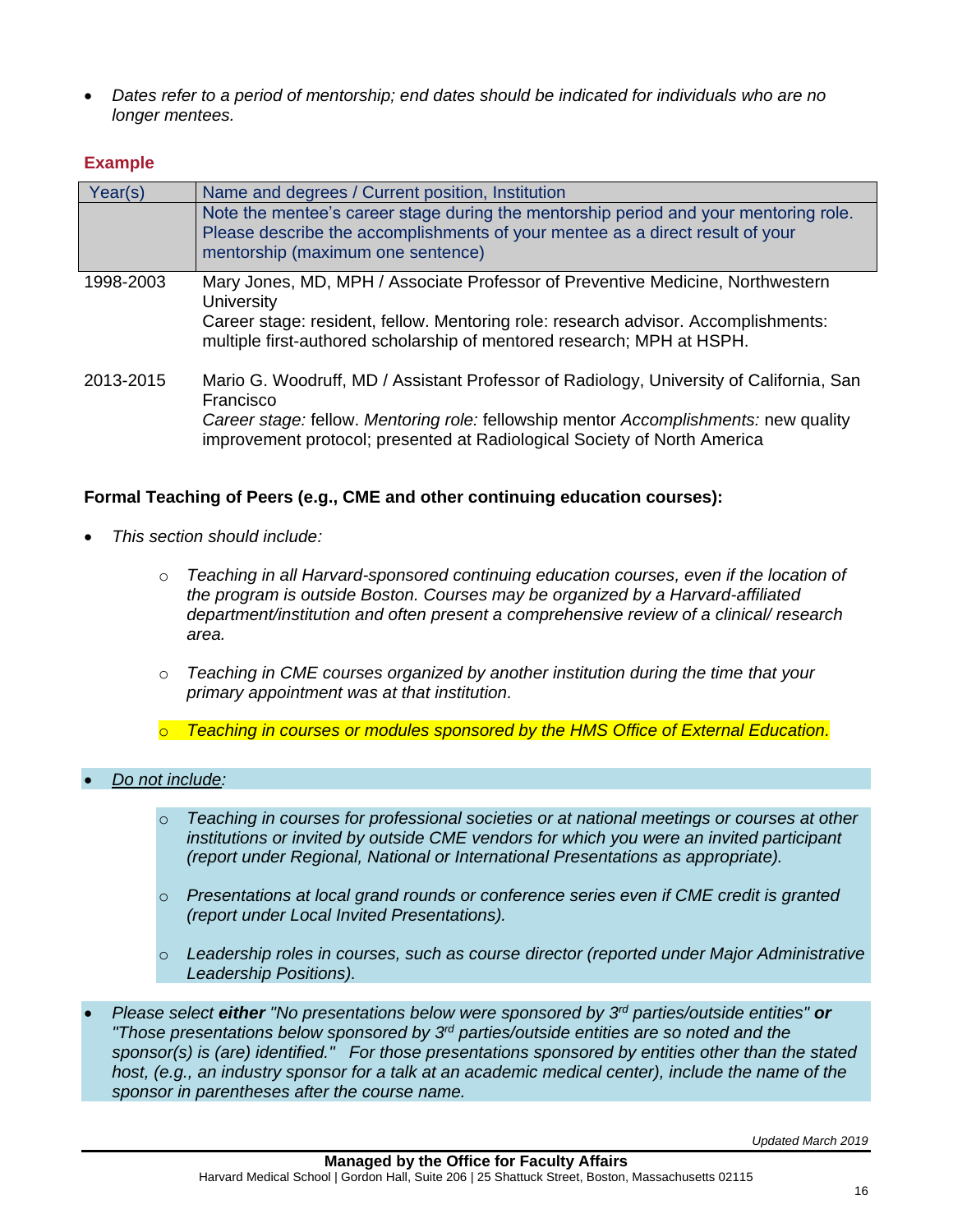*Group if course contributions are repeated over an expanse of multiple years.* 

# **Example**

# **Formal Teaching of Peers:**

*No presentations below were sponsored by 3 rd parties/outside entities.*

| Year(s) | Title(s) or topic(s) of talks                    | Number of talks in a single course |
|---------|--------------------------------------------------|------------------------------------|
|         | Course Name (Sponsor, if any)                    | Location(s) (city or country)      |
| 2008    | Cardiovascular Disease Update                    | Single presentation                |
|         | <b>Harvard Medical School CME</b>                | Chicago                            |
| 2012    | Managing Arrhythmias in the Outpatient Setting   | Lecture                            |
|         | <b>Harvard Medical School</b>                    | <b>CME On-line</b>                 |
| 2018    | Healthcare in the Global Market                  | Four-part online module            |
|         | <b>Harvard Medical School External Education</b> | 4 hours                            |

## **Local Invited Presentations:**

- *Include presentations directed at a broad audience including peers and other faculty members (e.g., grand rounds), at or arranged by Harvard and its affiliated institutions or organizations (e.g., Partners Harvard Medical International) or at other institutions during the time of your appointment there.*
- *Do not include:*
	- o *Talks delivered in the setting of formal courses (report under Teaching of Students in Courses), presentations primarily intended for the education of Harvard trainees (report under Formal Teaching of Residents, Clinical Fellows and Research Fellows) or teaching in Harvard-sponsored Continuing Education Courses (report under Formal Teaching of Peers)*
	- o *Presentations to lay audiences (report as Education of Patients and Service to the Community)*
	- o *Invitations to speak by institutions in Boston but outside Harvard (report as Regional Presentations)*
	- o *Poster presentations at Harvard for which there was no platform presentation*

• Please select either "No presentations below were sponsored by 3<sup>rd</sup> parties/outside entities" or *"Those presentations below sponsored by 3 rd parties/outside entities are so noted and the sponsor(s) is (are) identified." For those presentations sponsored by entities other than the stated host, (e.g., an industry sponsor for a talk at an academic medical center), include the name of the sponsor in parentheses after the course name.*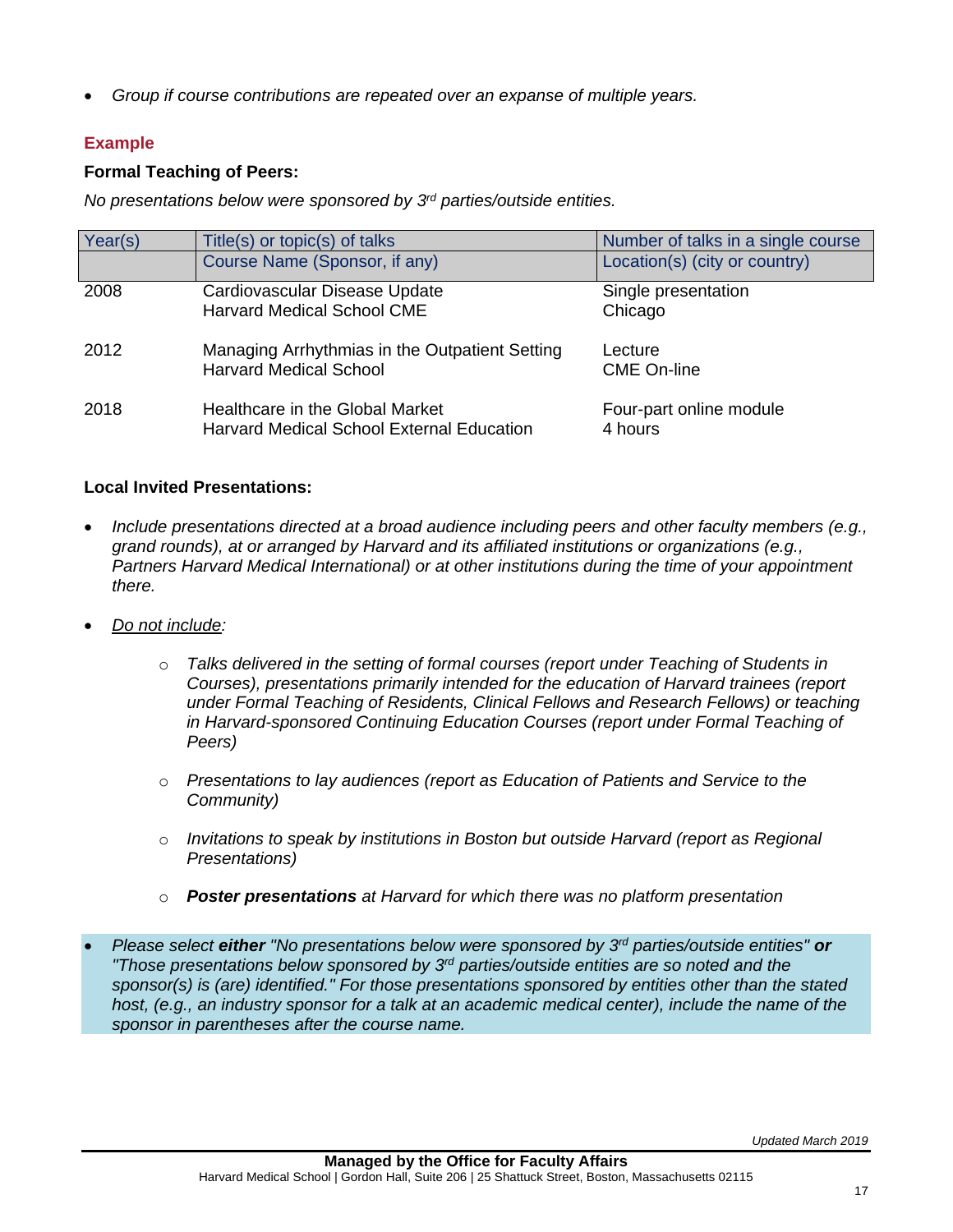# **Example**

### **Local Invited Presentations:**

*Those presentations below sponsored by 3<sup>rd</sup> parties/outside entities are so noted and the sponsor is identified.*

| Year(s) | Title of presentation / Type of presentation                                                                          |
|---------|-----------------------------------------------------------------------------------------------------------------------|
|         | Department and Institution where presented (Sponsor, if any)                                                          |
| 2003    | Cardiovascular Disease Update / Grand Rounds<br>Department of Medicine, BWH                                           |
| 2018    | Treatments for Asthma in Children: Update/ Lunchtime Speaker Series<br>Harvard Vanguard Medical Associates (Novartis) |

### **Report of Regional, National and International Invited Teaching and Presentations**

- *The designations of activities as regional, national or international are based on both the proximity of the activities to the institution at which the candidate was appointed at that time as well as the source of the invitation to speak/teach. (See general instructions, page 1, for description of categories.)*
- *Include presentations and course invitations from outside Harvard and its affiliated institutions/organizations during your appointment at Harvard or outside other institutions during the time of your appointment there.*
- *Examples include grand rounds, visiting professorships, invited lectures, plenary talks, teaching or moderating a session in a professional society course or meeting, and invitations to teach clinical or research procedures to faculty or trainees at other institutions.*
- *Do not include:*
	- o *Presentations to lay audiences (reported under Education of Patients and Service to the Community)*
	- o *Talks delivered in the setting of a Harvard organized/sponsored course at a location outside Boston*
	- o *Poster presentations or abstracts for which there was no platform presentation*
	- o *Leadership roles in planning or organizing meetings, courses or conferences (e.g., Course Director), as these should be reported in the section on Major Administrative Leadership Positions or Professional Societies*
	- o *Talks delivered by trainees or collaborators*
- *List chronologically by year within each of the following categories: Regional, National and International.*
- Please select either "No presentations below were sponsored by 3<sup>rd</sup> parties/outside entities" or *"Those presentations below sponsored by 3 rd parties/outside entities are so noted and the sponsor(s) is (are) identified." For those presentations sponsored by entities other than the stated*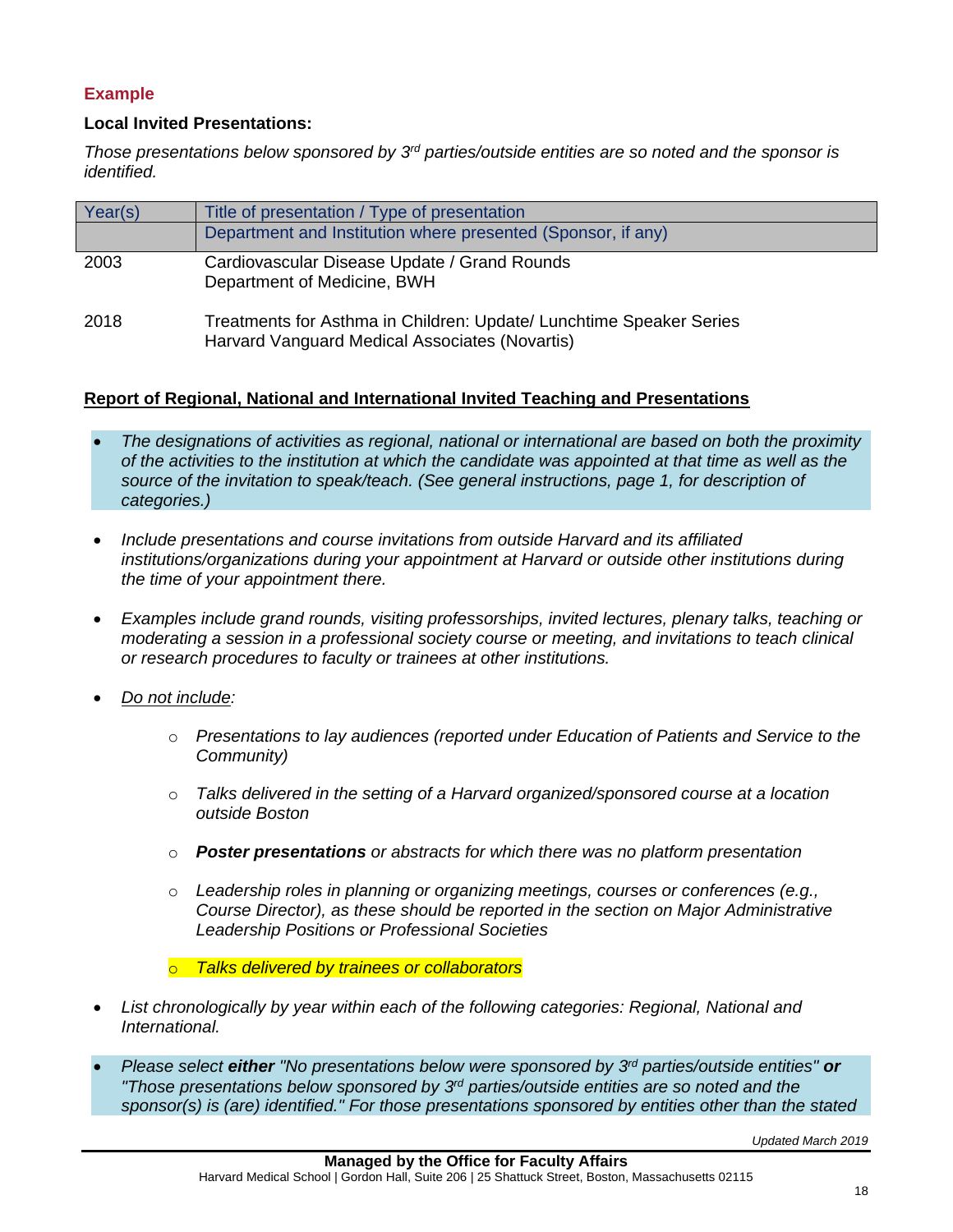host, (e.g., an industry sponsor for a talk at an academic medical center), include the name of the *sponsor in parentheses after the course name.*

 *If you delivered an oral presentation as the result of a selected abstract, please label the entry as (selected oral abstract), as indicated in the example below. Alternatively, group abstract presentations separately from other invited presentations under the subheadings of Regional, National or International categories.* 

## **Example**

### **Report of Regional, National and International Invited Teaching and Presentations**

*Those presentations below sponsored by 3<sup>rd</sup> parties/outside entities are so noted and the sponsors are identified.*

### **National:**

| Year(s) | Title of presentation or name of course / Type of presentation/role(s)<br>(note if presentation was the result of a selected abstract)<br>Location (Sponsor, if any)                          |
|---------|-----------------------------------------------------------------------------------------------------------------------------------------------------------------------------------------------|
| 2013    | Total Ankle Arthroplasty (CME course) / invited presentation<br>American Association of Orthopedic Surgeons<br>San Diego, CA                                                                  |
| 2015    | Autism Spectrum Disorders / plenary talk<br>American Psychiatric Association<br>Boston, MA (Pfizer)                                                                                           |
| 2017    | Reduction of emergency room visits for asthmatic children with multifactorial home<br>interventions (selected oral abstract)<br>American Academy of Pediatrics Annual Meeting,<br>Orlando, FL |
| 2018    | Moderator, Fiber optic Laryngoscopy Hands On Session<br>American Association of Endocrine Surgeons Annual meeting<br>Boston, MA                                                               |

## **Report of Clinical Activities and Innovations**

## **Current Licensure and Board Certification:**

| Year       | <b>Type of License or Certification</b>    |
|------------|--------------------------------------------|
| 2003, 2013 | Certification, American Board of Radiology |
| 2004       | Massachusetts Medical License              |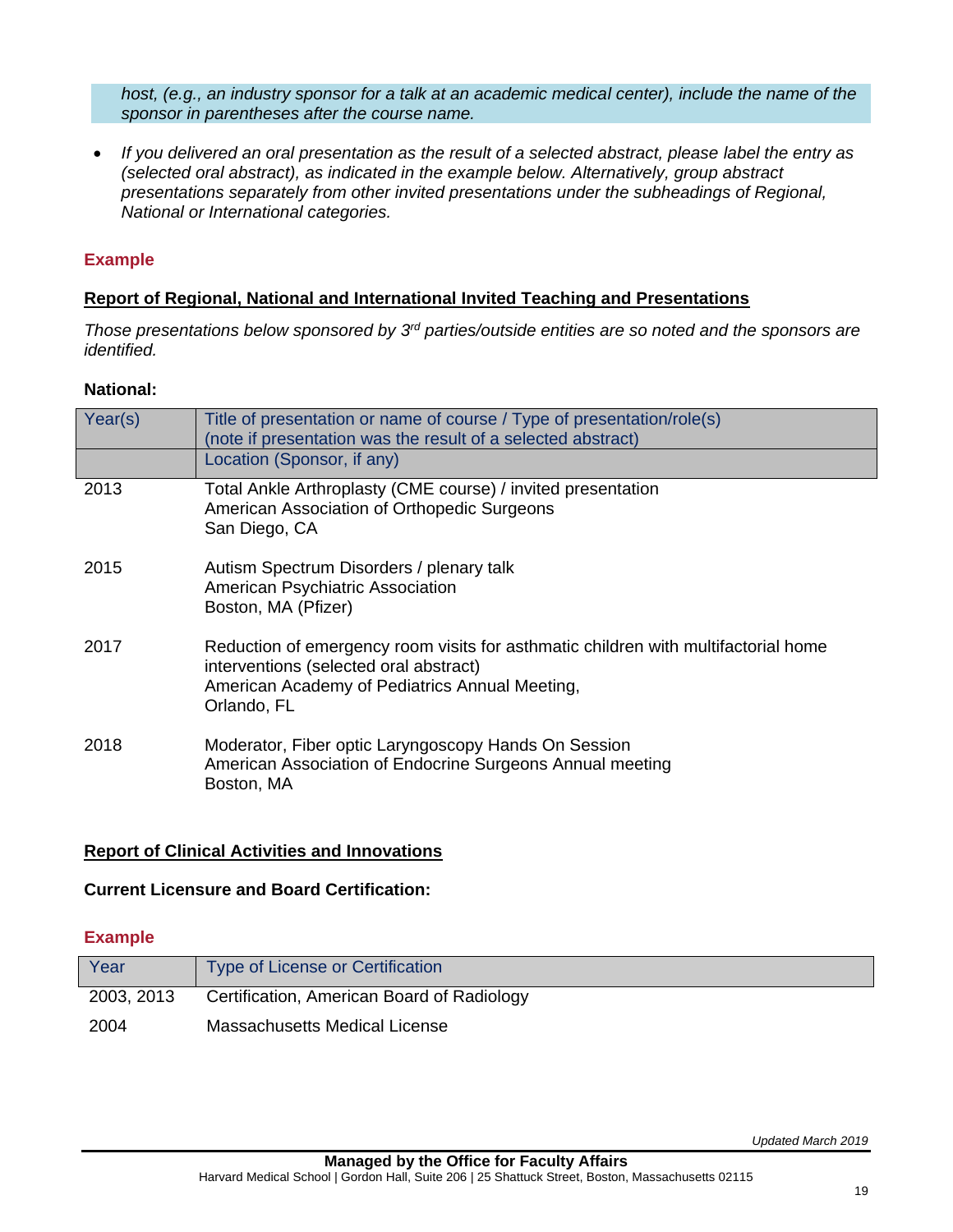# **Practice Activities:**

- *Indicate the discipline in which you practice*
- *List all clinical activities, both those at Harvard and its affiliates and those outside Harvard; and for each indicate:*
	- o *Type of activity (e.g., ambulatory practice, inpatient or ICU attending, surgery, interventional cardiology)*
	- o *Name and location of practice (e.g., Harvard Vanguard Medical Associates, Wellesley site; Brigham Primary Care, Faulkner Hospital; Dimock Community Health Center, Roxbury)*
	- o *Level of activity (e.g., sessions, days or hours per week or month; weeks or months per year; days/week in the operating room)*

## **Example**

| Year(s)   | Type of activity       | Name and location of<br>practice | Level of activity                                |
|-----------|------------------------|----------------------------------|--------------------------------------------------|
| 2005-2017 | <b>Ambulatory Care</b> | Pediatric cardiology, MGH        | Two half-day sessions per week<br>(8 hours/week) |

 *If you have no current clinical activities but have practiced in the past, you may provide a brief (1-4 sentences) description of those prior activities.*

## **Clinical Innovations:**

- *List innovations in clinical care which may include: novel approaches to diagnosis, treatment or prevention of disease; development and application of technology to clinical care; quality improvement initiatives; development of models of care delivery; programmatic innovations; and/or generation of clinical guidelines.*
- *This is a key section for candidates being evaluated for promotion with an Area of Excellence of Clinical Expertise and Innovation.*

# **Example**

| Name/location of clinical<br>innovation<br>(dates if applicable)                                      | Describe the influence or potential influence of the innovation on clinical<br>care or practice management, including how the innovation is used or<br>has been implemented locally (at HMS), regionally, nationally or<br>internationally; if developed as a member of a team or committee,<br>describe your contribution. (~1-3 sentences)                    |
|-------------------------------------------------------------------------------------------------------|-----------------------------------------------------------------------------------------------------------------------------------------------------------------------------------------------------------------------------------------------------------------------------------------------------------------------------------------------------------------|
| Electronic medical record<br>(EMR) QA improvement<br>system at Martha Elliot<br>Health Center (2010): | This EMR modification has improved practice in three clinical areas<br>(documenting patient allergies; confirming follow up on abnormal pap<br>smears; scheduling childhood immunizations). These outcomes were<br>reported at the American Family Practice Society meeting and I have<br>been invited to discuss this system with Harvard Pilgrim Health Care. |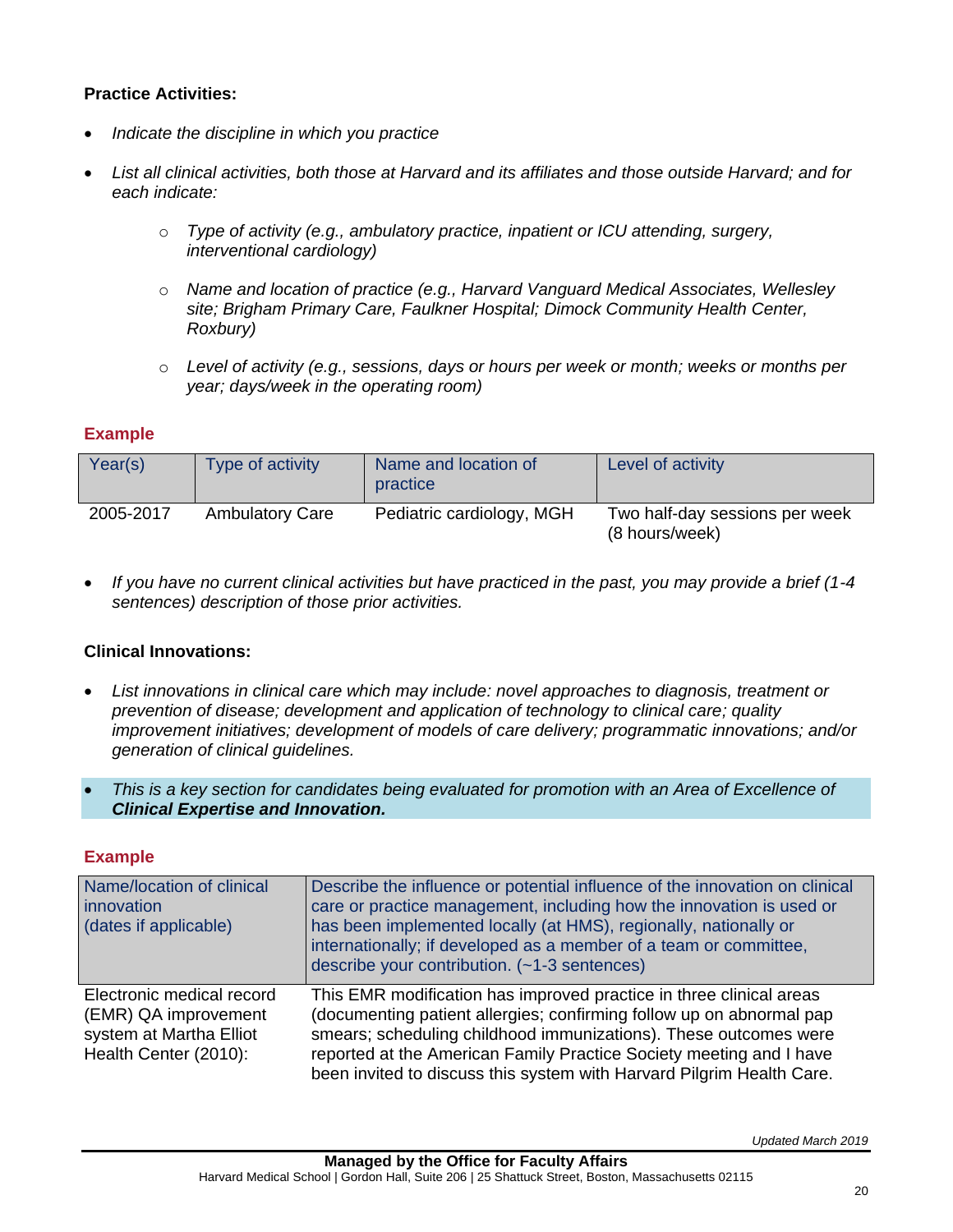Developed innovative surgical approach for cecostomy placement for antegrade enemas to treat fecal incontinence or refractory constipation (2010-2015)

Clinical development of telotristat for carcinoid syndrome (2017- )

Combined laparoscopic-colonoscopic cecostomy placement is minimally invasive, decreases morbidity compared to other techniques, reduces length of stay, and is safe and effective. My success in children has led to regional referrals of adult patients for this procedure. This technique has been adopted by the American Pediatric Surgical Association and was included in their recently published guidelines (see references 27 and 29 below).

I conceived and led the first clinical study of telotristat, a novel serotonin inhibitor, in patients with carcinoid syndrome. Based on the encouraging results of our initial study, I led an international, placebo-controlled registration study which confirmed the activity of telotristat in carcinoid syndrome. FDA review of telotristat for the treatment of carcinoid syndrome is anticipated in 2019.

## **Report of Teaching and Education Innovations**

- *List innovations in teaching and education which may include: novel approaches to curriculum delivery; novel curricular materials (in any media); programmatic innovations in teaching; development of training or mentorship programs; or any other area of teaching.*
- This is a key section for candidates being evaluated for promotion with an Area of Excellence of *Teaching and Educational Leadership.*

| Teaching/education<br>innovation<br>(date if applicable)                                                   | Describe the influence or potential influence of the innovation on<br>education or teaching, including how the material is used locally (at<br>HMS), regionally, nationally or internationally; if developed as a member<br>of a team, describe your contribution. (~1-3 sentences)                                                                                                                                                                                                                                                                             |
|------------------------------------------------------------------------------------------------------------|-----------------------------------------------------------------------------------------------------------------------------------------------------------------------------------------------------------------------------------------------------------------------------------------------------------------------------------------------------------------------------------------------------------------------------------------------------------------------------------------------------------------------------------------------------------------|
| Performance: The Z Score<br>system (2001-2005)                                                             | Quarterly clinical performance reports are created for each resident and<br>are used to identify performance issues which then result in faculty-<br>supervised plans for improvement. Reports contain Z scores,<br>Competency flag density, written comments, statistical assessment of<br>performance as compared to peers, and faculty confidence in allowing a<br>resident to act in an unsupervised fashion. This assessment has been<br>published in Academic Medicine (see Ref.13) and has been adopted at<br>five institutions in the New England area. |
| Creation of a video<br>conferencing lecture series<br>for fellows in MGH<br>Neurology<br>$(2016$ -present) | In response to a survey of fellow needs, I developed and implemented a<br>weekly departmental video conference lecture series for clinical fellows in<br>the Movement Disorders fellowship program. This program increased the<br>participation of off-site fellows in group discussions by 5-fold over<br>previous programs. Results of subsequent surveys indicated that 95% of<br>fellows rated the conference series as "Excellent". The format of the<br>program has since been adopted by two other divisions within the<br>department.                   |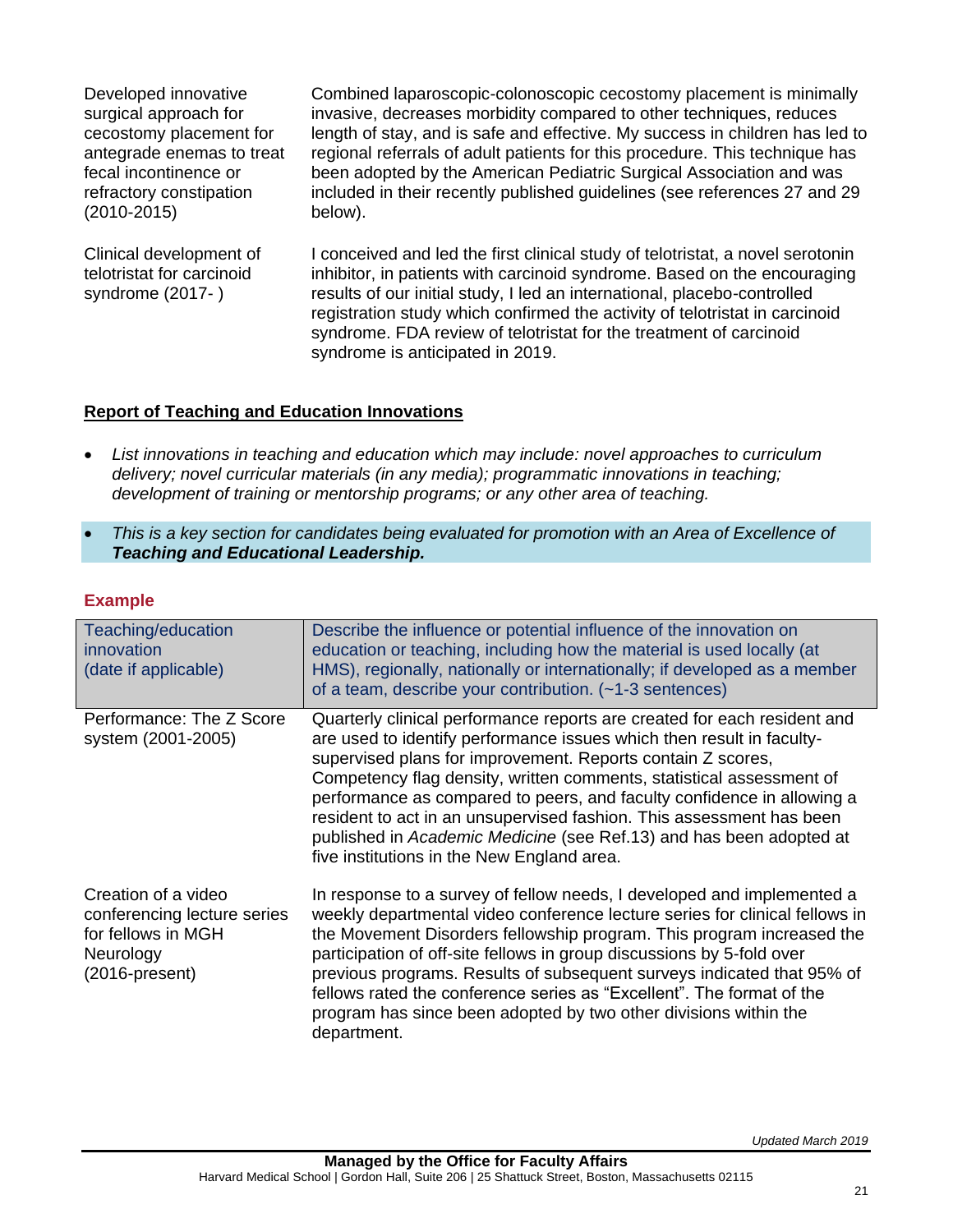# **Report of Technological and Other Scientific Innovations**

 *Development of software, hardware (e.g., instrumentation and devices) and other technologic innovations (including novel applications of existing technology) that influence the conduct of research and clinical care.*

# **Example**

| Innovation<br>(date if applicable)                                    | Patent, if any, pending or awarded / If described in print/on web, provide<br>citation                                                                                                                                                                                                |
|-----------------------------------------------------------------------|---------------------------------------------------------------------------------------------------------------------------------------------------------------------------------------------------------------------------------------------------------------------------------------|
|                                                                       | Describe the influence or potential influence of the innovation on<br>research or clinical care, including how the material is used locally (at<br>HMS), regionally, nationally or internationally; if developed as a member<br>of a team, describe your contribution (1-2 sentences) |
| Assay for evaluating CD-1<br>restricted IL-2 expressing<br>NK-T cells | US Patent Application, 22/555555, filed March 17, 2007 /<br>www.NKIL_2roteinassay.net                                                                                                                                                                                                 |
|                                                                       | As a member of the Jones lab, my colleagues and I created a two-tiered<br>infra-red detection system to evaluate IL-2 producing NK-T cells following<br>dendritic cell stimulation. This assay has since been used/validated by<br>multiple labs in the US and abroad.                |

# **Report of Education of Patients and Service to the Community**

- Please select either "No activities or materials below were sponsored by 3<sup>rd</sup> parties/outside entities" or "Those activities or materials below sponsored by 3<sup>rd</sup> parties/outside entities are so noted and *the sponsor(s) is (are) identified." For those presentations sponsored by entities other than the stated host, (e.g., an industry sponsor for a talk at a community center), include the name of the sponsor in parentheses after the course name.*
- *Do not include activities, scholarship or recognition from before your graduate/medical education or those unrelated to your professional area of expertise.*

# **Activities:**

 *Examples include: talks to lay groups; interviews with journalists regarding health issues or biomedical science; participation in disaster relief and international healthcare activities; service on public committees related to health (e.g., town board of health); leadership of disease-based lay organizations (e.g., National Autism Association of America); or participation in pipeline programs that contribute to K-12 education and/or improve diversity.*

| Year(s)   | Organization or institution / Role (Sponsor, if any)                                                                                                                 |
|-----------|----------------------------------------------------------------------------------------------------------------------------------------------------------------------|
|           | One sentence description (optional)                                                                                                                                  |
| $2003 -$  | Governor's Council on the Life Sciences / Committee Member<br>Participated in the development of Life Sciences legislation for Massachusetts                         |
| 2007-2014 | Community Senior Center / Clinician (Novartis)<br>Participated in blood pressure screening and gave presentation about lifestyle changes<br>to improve cardiac risks |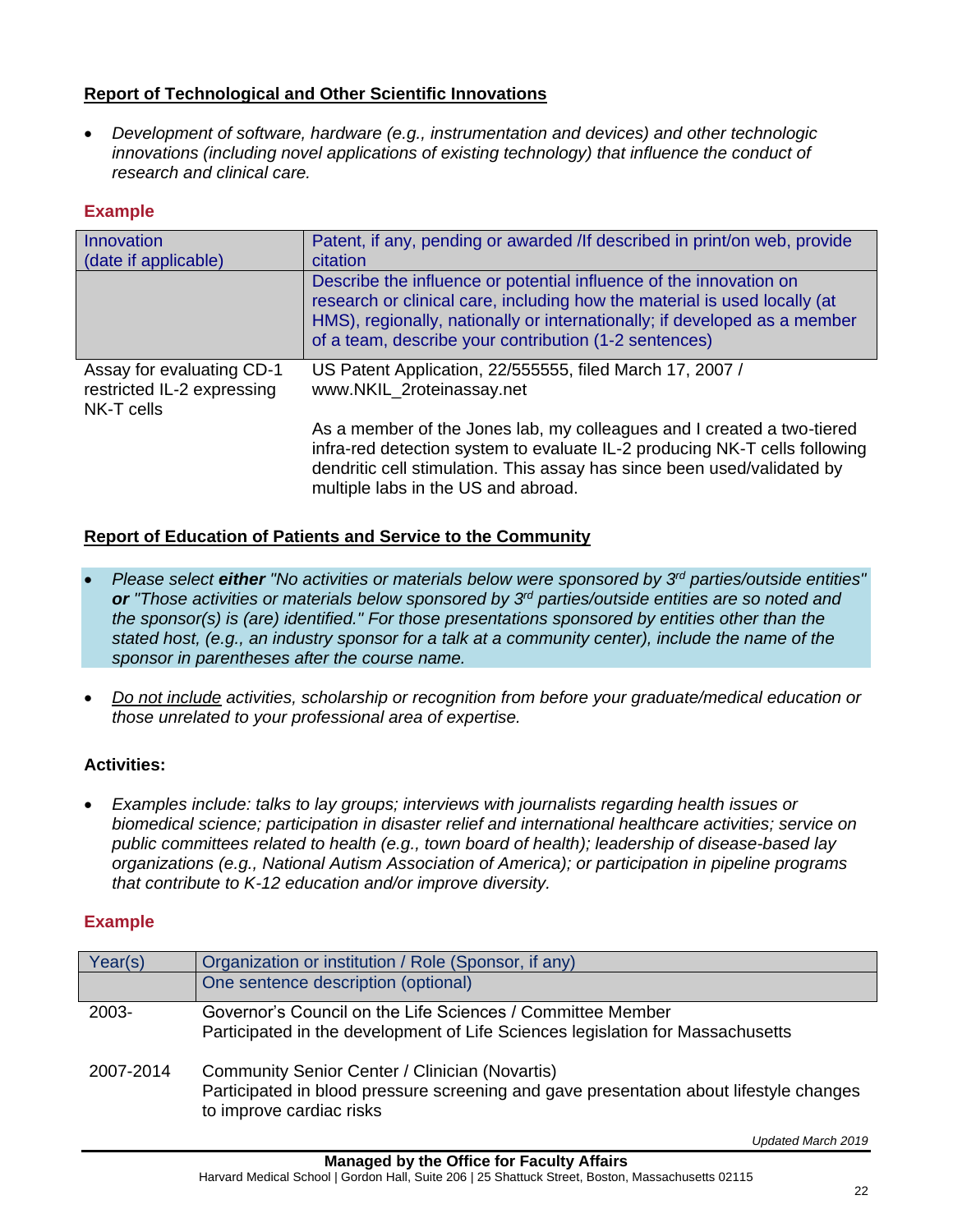# **Educational Material for Patients and the Lay Community:**

- *Group materials (in print or other media) into three categories under the following headings:* 
	- o Books, monographs, articles and presentations in other media *(e.g., video and websites, movies, television and radio)*
	- $\circ$  Educational material or curricula developed for non-professional students
	- o Patient educational material

### **Example**

| Year | Title                          | Type of contribution<br>(Sponsor, if any) | Citation, if any                   |
|------|--------------------------------|-------------------------------------------|------------------------------------|
| 1995 | Living with<br><b>Diabetes</b> | Co-author                                 | Patient education pamphlet, Joslin |

### **Recognition:**

 *Includes awards related to health or science from lay organizations (e.g., recognition as a "Top Doc" or listing in "Who's Who") and press interviews or press mentions of scholarship.*

### **Example**

| Year(s) | Name of award/recognition                          | Organization conferring recognition |
|---------|----------------------------------------------------|-------------------------------------|
| 1999    | Mentor of the Year - Health Care                   | Girls' Clubs of America             |
| 2004    | Publicity on NEJM manuscript on<br>palliative care | New York Times, Today Show          |
| 2017    | Top Doctor (Pediatric Hematology)                  | <b>Boston Magazine</b>              |

## **Report of Scholarship**

## **General instructions for scholarship:**

- *In general, the HMS/HSDM CV format uses the standards set forth by the International Committee of Medical Journal Editors (ICMJE) Uniform Requirements for Manuscripts Submitted to Biomedical Journals. These standards are published by the United States National Library of Medicine (NLM), NIH at: [http://www.nlm.nih.gov/bsd/uniform\\_requirements.html.](http://www.nlm.nih.gov/bsd/uniform_requirements.html)*
- *Include only manuscripts that are published or accepted for publication (forthcoming) in print or other media. Do not include manuscripts that have been submitted but not accepted for publication or those that are in preparation.*
- *Number references in each section; start each section with #1.*
- *Please use bold-faced type for your name in the authorship list.*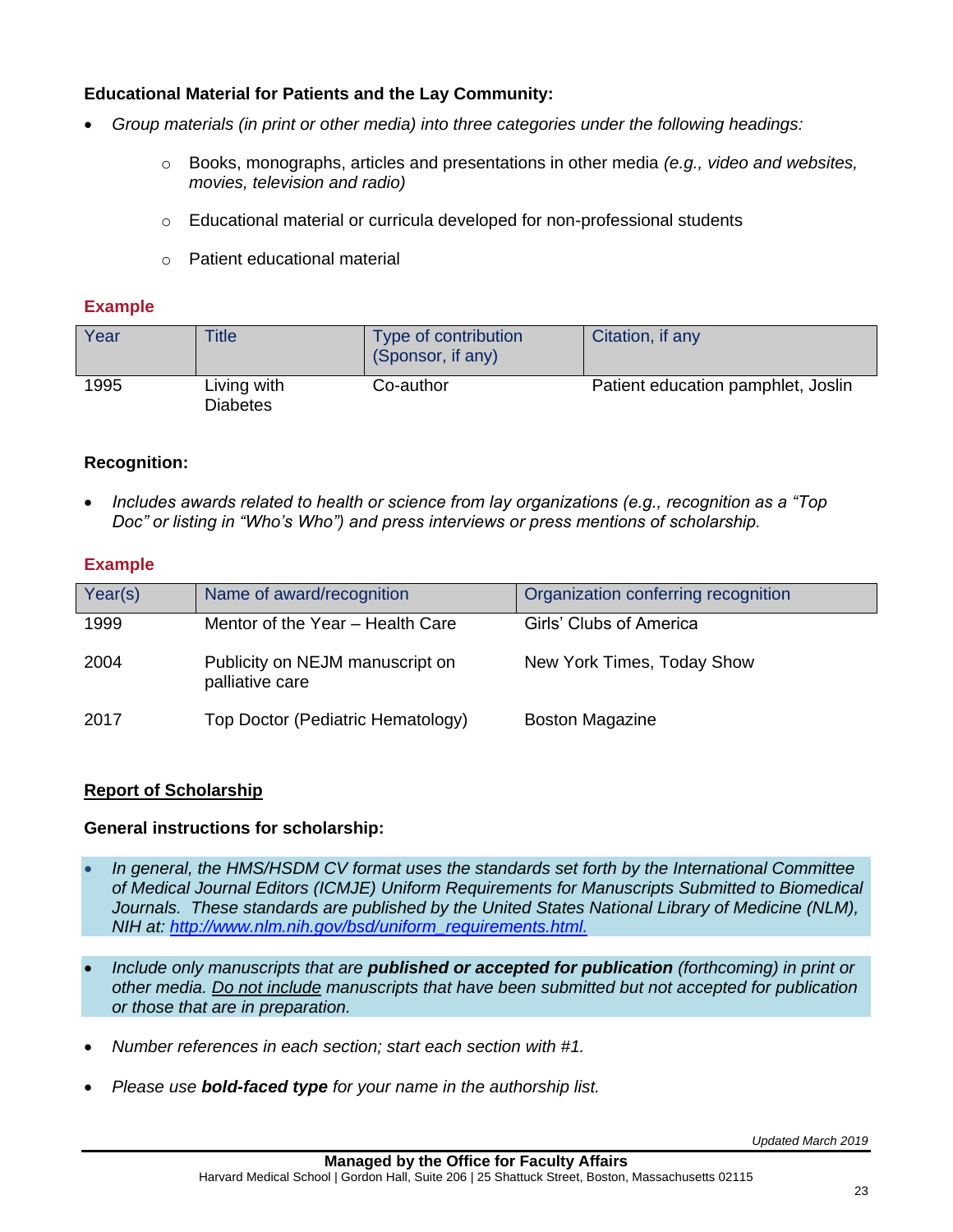- *Use an asterisk (\*) to indicate co-first or co-senior authorship. Do not reorder the published list of authors if you are co-first or co-senior.*
- *If you are co-author on a paper first-authored by your mentee, you may use two asterisks (\*\*) to denote your mentee.*
- *If you are using asterisks, please denote use at the top or bottom of the relevant section.*
- *If you have an ORCID ID or similar unique identifier, please list it at the top of the Report of Scholarship section.*
- *For scholarship published in a language other than English, please create a separate sub-section within the relevant larger section. Please provide the English translation and be sure to indicate the original language of publication.*
- *Do not shorten a list of authors by using et al. Instead, list all authors on a citation if the total number of authors is ≤ 50. For publications with >50 authors, you may either list all authors or list a subset of authors as indicated below and in the following example. Be sure to include:*
	- a. Your name and authorship position
	- b. First author or all co-first authors
	- c. Senior author or all co-senior authors
	- d. Total number of authors

## **Example**

Xie ZX\*, Bing-Zhi L\* …….**Feng Q** (12th of 94 authors)…….Yuan YJ. "Perfect" designer chromosome V and behavior of a ring derivative. Science. 2017 Mar 10;355(6329): 1049-1055. (\*denotes co-first authors)

- *For papers that were electronically published but are now available in print, we suggest that you use the print citation instead of the epub date. Optionally, if a PubMed Unique Identifier [\[PMID\]](http://www.nlm.nih.gov/bsd/mms/medlineelements.html#pmid)*, *digital object identifier [\[doi\]](http://www.doi.org/) or other ID/tag/linked information is available, you are welcome to include this information.*
- *When your scholarship is commented on by professional colleagues, e.g. selected for specific recognition or the subject of a letter to the editor/author's response, provide citations (indented) for that commentary immediately below the scholarship entry.*

- 1. **Mostoslavsky R,** Chua KF, Lombard DL, Pang WW, Fischer MR, Gellon L, Liu P, Mostoslavsky G, Franco S, Murphy MM, Mills KD, Patel P, Hsu J, Hong AL, Ford E, Cheng H-L, Kennedy C, Nunez N, Bronson R, Frendewey D, Auerbach W, Valenzuela D, Karow M, Hottiger MO, Hursting S, Barrett JC, Guarente L, Mulligan R, Demple B, Yancopolous GD, and Alt FW. Genomic instability and aging-like phenotype in the absence of mammalian SIRT6. Cell. 2006 Jan 27;124(2):315-29.
	- News & Views. Vijg J and Suh Y. Chromatin unbound Nature. 2006 Apr 13;440(7086):874-5.
	- Preview. Rodgers JT and Puigserver P. Certainly can't live without this: SIRT6. Cell Metabolism. 2006 Feb;3(2):77-8.
	- *Selected as "Must Read" by The Faculty of 1000*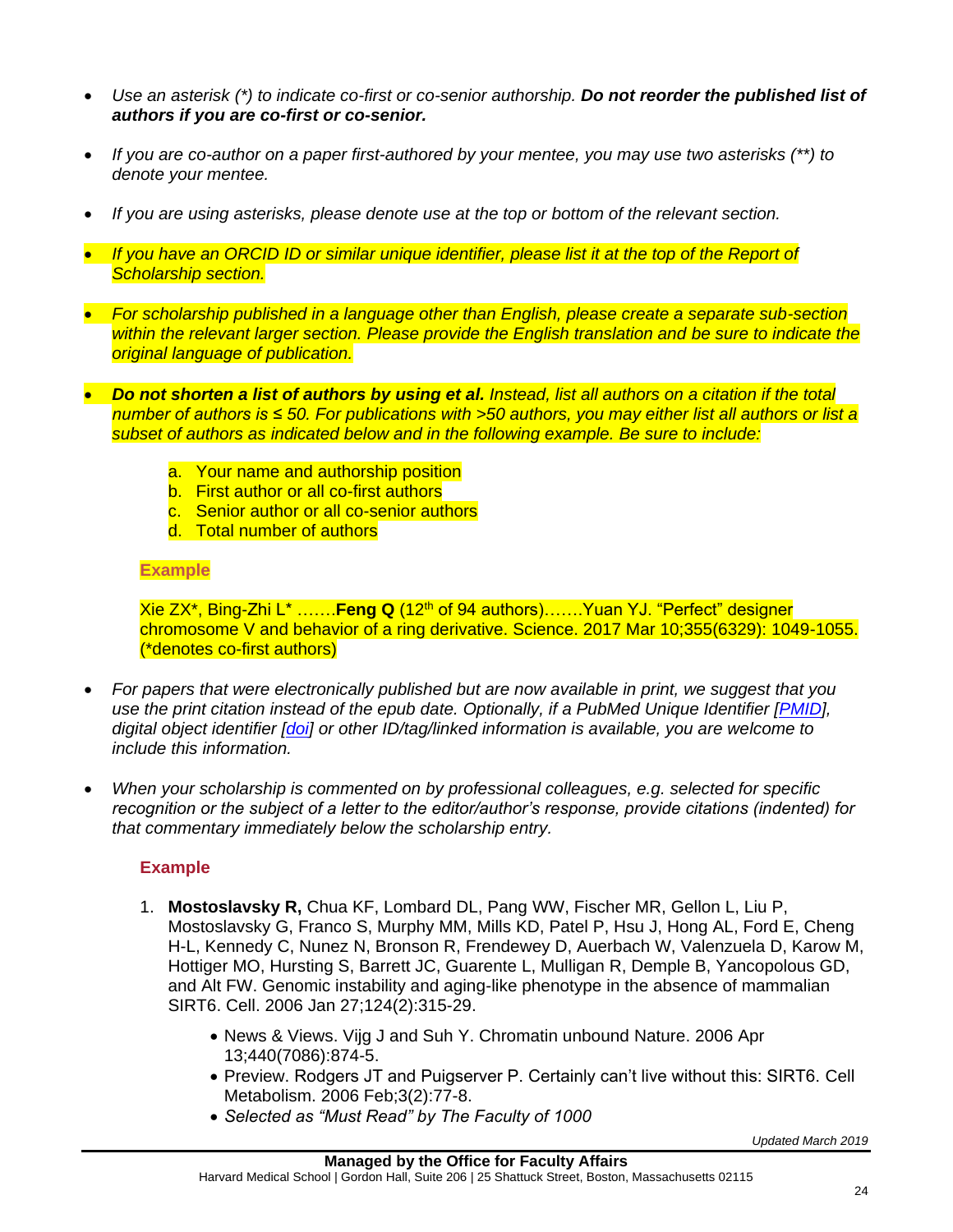*Retracted or partially retracted scholarship must be followed by "Paper retracted" with the full citation of retraction. At the end of the CV, provide "Retracted Paper Explanation" with a brief description of the circumstances.*

## **Example:**

- 1. Wakefield AJ, Murch SH, Anthony A, Linnell J, Casson DM, Malik M, Berelowitz M, Dhillon AP, Thomson MA, Harvey P, Valentine A, Davies SE, Walker-Smith JA. Ileal-lymphoidnodular hyperplasia, non-specific colitis, and pervasive developmental disorder in children. Lancet. 1998 Feb 28;351(9103):637-41. **Paper retracted**.
	- Partial retraction in: Murch SH, Anthony A, Casson DH, Malik M, Berelowitz M, Dhillon AP, Thomson MA, Valentine A, Davies SE, Walker-Smith JA. Lancet. 2004 Mar 6;363(9411):750.
	- Retraction in: [No authors listed] Retraction--Ileal-lymphoid-nodular hyperplasia, nonspecific colitis, and pervasive developmental disorder in children. Lancet. 2010 Feb 6; [375\(9713\):445.](http://www.ncbi.nlm.nih.gov/pubmed/20137807)
- *For peer-reviewed scholarship for which there are multiple versions, an appropriate example of citing this work is as follows:*

## **Example:**

\*\**For UpToDate citation:*

1. Marion DW. Diaphragmatic pacing. In: UpToDate, Basow DS (Ed), UpToDate, Waltham, MA. 2005. Updated 2007, 2009, 2011, 2013

## **Bibliography Outline**

Please organize your bibliography according to the following outline. Exclude categories for which you have no entries. Detailed instructions for each sub-category are provided after the outline.

## **Peer-Reviewed Scholarship in print or other media:**

- Research Investigations
- Other peer-reviewed scholarship
- Scholarship without named authorship

## **Non-peer reviewed scholarship in print or other media:**

- Proceedings of meetings or other non-peer reviewed scholarship
- Reviews, chapters, monographs and editorials
- Books/textbooks for the medical or scientific community
- Case reports
- Letters to the Editor

## **Professional Educational Materials or Reports in print or other media:**

## **Local/Unpublished Clinical Guidelines and Reports:**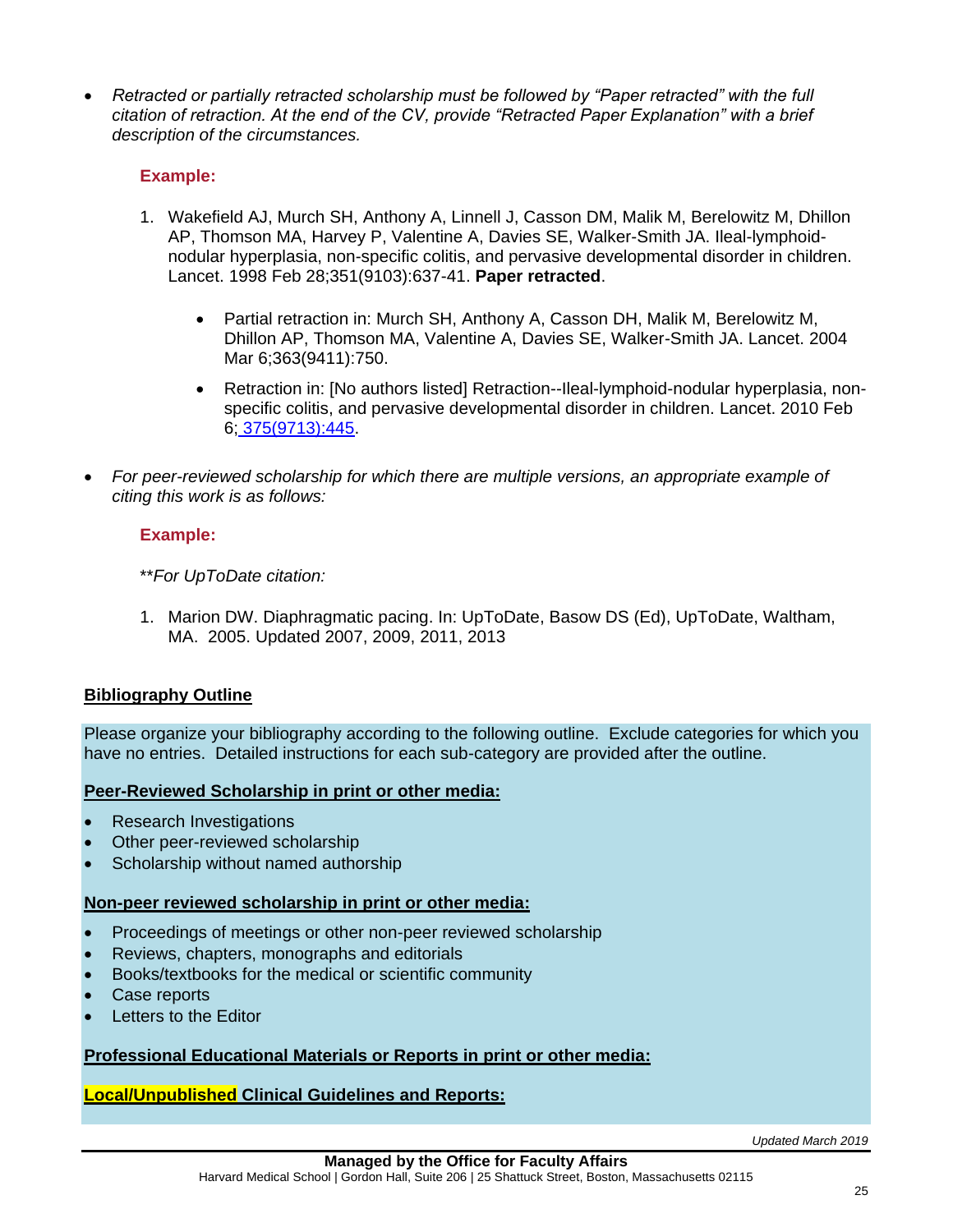### **Thesis:**

## **Abstracts, Poster Presentations and Exhibits Presented at Professional Meetings:**

### **Peer-Reviewed Scholarship in print or other media:**

- *Peer review is the critical and independent assessment of manuscripts by experts that informs publication decisions. It typically involves additional people beyond a single Editor. For further information on peer review see: [http://www.icmje.org/index.html#peer.](http://www.icmje.org/index.html#peer)*
- *Separate peer-reviewed scholarship into three categories under the following headings:*

### **1. Research Investigations**

a. *Full-length manuscripts that must include presentation of new data, including metaanalyses.* 

### **2. Other peer-reviewed scholarship**

a. *Can include review articles, peer-reviewed clinical guidelines or consensus statements, methods reports, UpToDate entries, case reports or series, clinical pathologic conference reports, educational materials (e.g. published by MedEdPortal), descriptions of new models or theories, or full-length proceedings of meetings which have undergone a formal peer-review process.* 

### **3. Scholarship without named authorship**

- a. *Includes scholarship from multicenter studies on which you are not a listed author but you are formally cited in the list of investigators for the study, typically in the appendix of the article.*
- b. *For this scholarship, indicate your role in the study (e.g., role in study concept and*  design, contribution of patients/acquisition of data, analysis and interpretation of *data, drafting the manuscript, critical revision of the manuscript for important intellectual content, statistical analysis, or obtaining funding).*
- c. *You should not append your name to the list of the writing authors, neither should you append your name if authorship is attributed to a writing group without individuals listed. An appropriate example of citing this work is as follows*:

## **Example**

1. The ABC Clinical Research Network\*. Quality control of measurement in multicenter clinical trials. Am J Respir Crit Care Med. 2005 Nov 15;356(10):1276-81 (\**member of the writing group cited in the appendix of the manuscript*)

### **Non-peer reviewed scientific or medical scholarship/materials in print or other media:**

 *Do not include articles in newspapers or magazines, books published for the lay public or educational material designed for patients or pre-college students (reported under Education of Patients and Service to the Community).*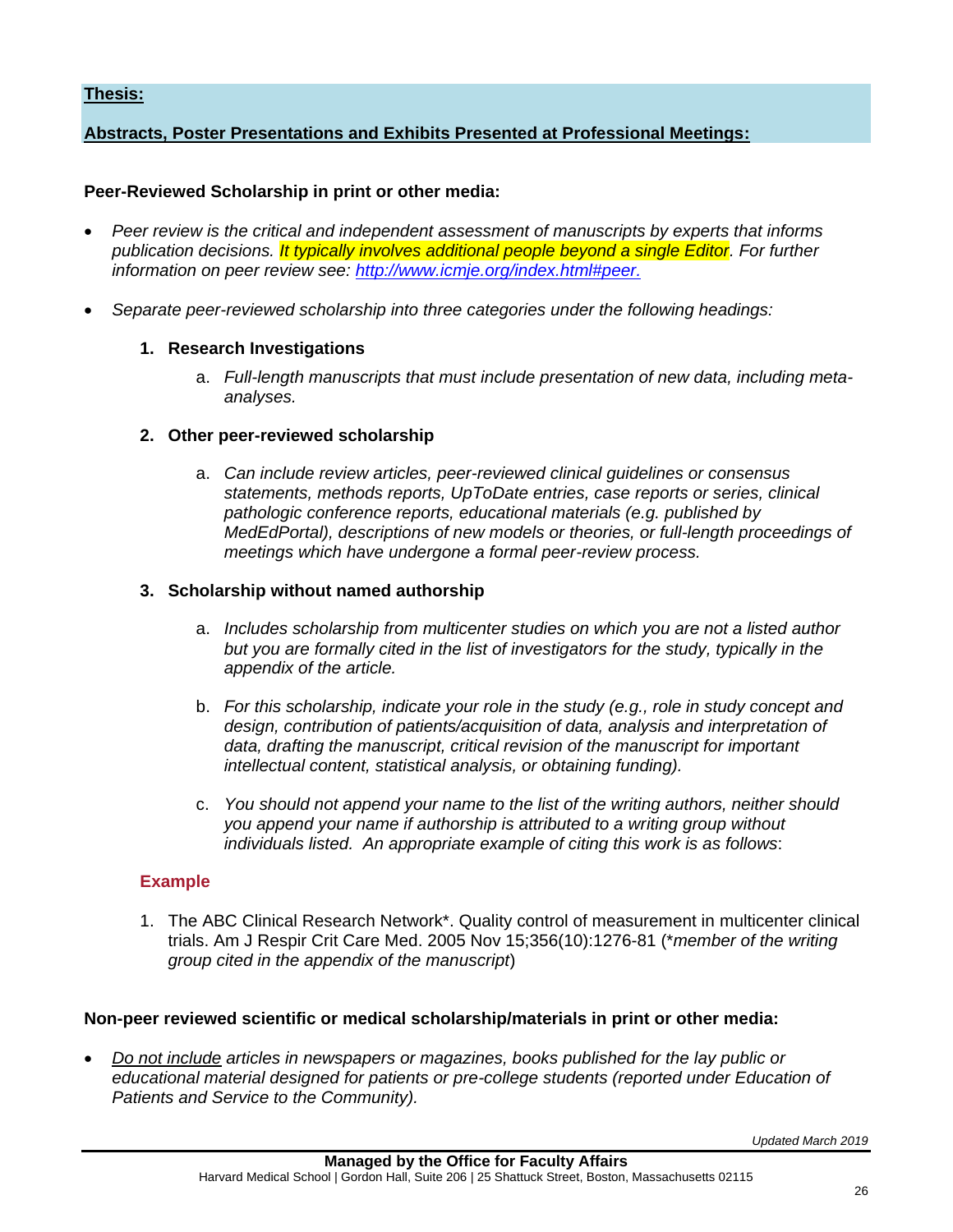- *Separate materials into the following categories:*
	- 1. Proceedings of meetings or other non-peer reviewed scholarship
		- a. *Include only full-length manuscripts (not abstracts) published from presentations that report new data but have not undergone a formal peer-review process.*
	- *2.* Reviews, chapters, monographs and editorials
	- 3. Books/Textbooks for the medical or scientific community

- 4. Case reports
- 5. Letters to the Editor

## **Professional Educational Materials or Reports, in print or other media:**

- *May be for college, graduate or medical/dental students, residents, clinical or research fellows and/or peers.*
- *Includes curricula, syllabi, tutorial cases, teaching exhibits, simulation programs, web- or CD-based educational material, training videos/DVDs.*
- *For each item indicate:*
	- o Type of material (e.g., syllabus, teaching case)
	- $\circ$  If published in print or on the web, provide citation, intended audience (including course number if applicable) and brief description of how the material is used locally (at HMS), regionally, nationally or internationally; if developed as a member of a committee, describe your contribution (1-2 sentences).

# **Local/Unpublished Clinical Guidelines and Reports:**

- *Includes guidelines, protocols or standards for clinical care developed individually or as a member of a committee, typically designed for local/internal hospital use. Published, peer-reviewed clinical guidelines should be listed under Other Peer-Reviewed Scholarship.*
- *For each item indicate:*
	- o Type of material (e.g., clinical protocol).
	- $\circ$  Description of how the material is used locally (at HMS), regionally, nationally or internationally; if developed as a member of a committee, describe your contribution (1-2 sentences).

a. *Only include books for which you were an author. Books that you edited should be reported in Other Editorial Activities.*